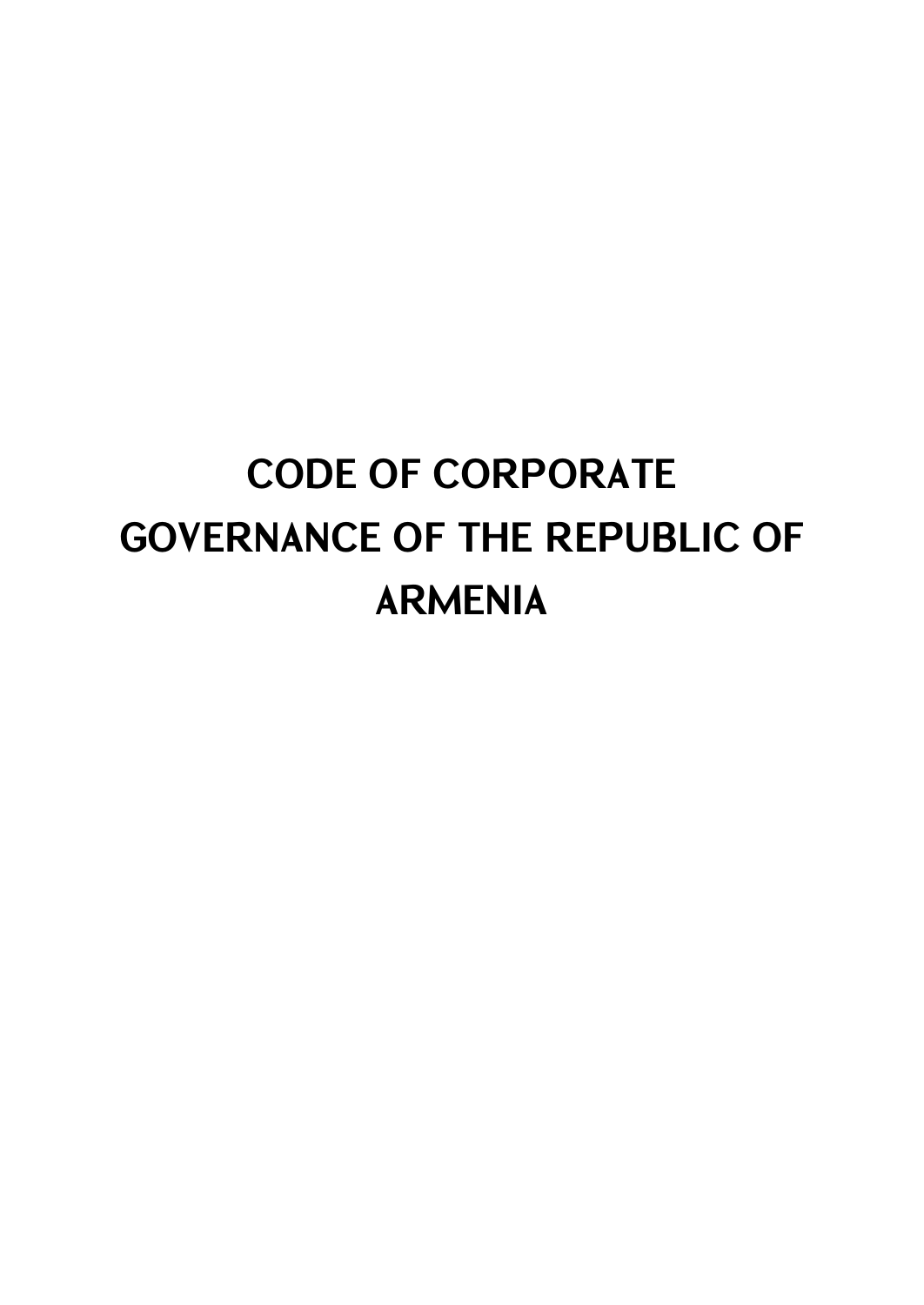**The Code was drafted in assistance with European Bank for Reconstruction and Development.**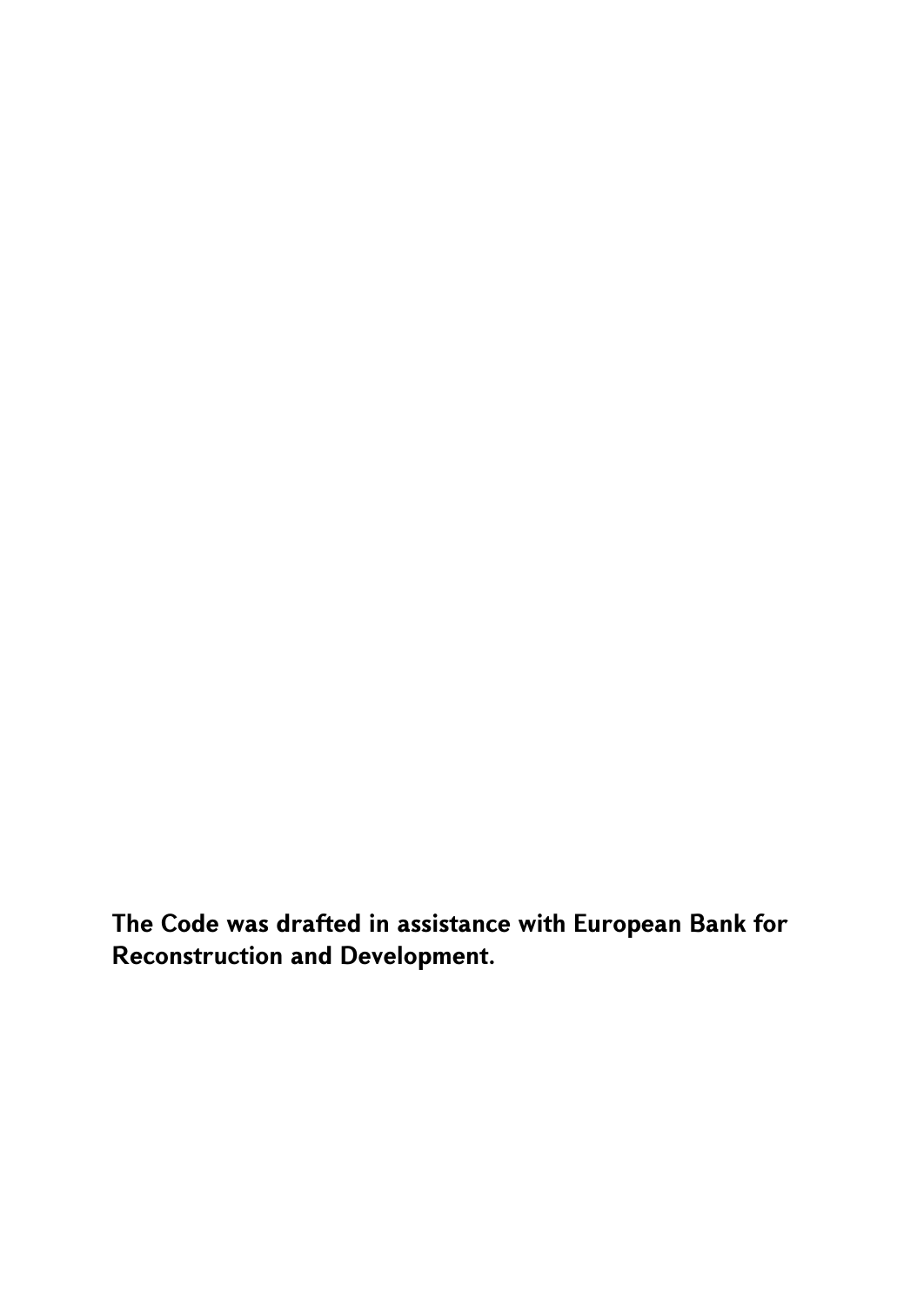# **Table of Contents**

| What is Corporate Governance and why companies should          |  |
|----------------------------------------------------------------|--|
|                                                                |  |
|                                                                |  |
| How the Armenian Corporate Governance Code was developed 7     |  |
|                                                                |  |
|                                                                |  |
|                                                                |  |
|                                                                |  |
| Chapter 1. Competences of General Shareholders' Meeting and    |  |
|                                                                |  |
|                                                                |  |
| 2. Notice and Agenda of the General Shareholders Meetings15    |  |
|                                                                |  |
|                                                                |  |
| 5. Submitting and Asking Questions at the General Shareholders |  |
|                                                                |  |
|                                                                |  |
|                                                                |  |
|                                                                |  |
|                                                                |  |
|                                                                |  |
| 10. Independent and Non-Executive Directors20                  |  |
| 11. Requirements for board membership of State Owned           |  |
|                                                                |  |
|                                                                |  |
|                                                                |  |
|                                                                |  |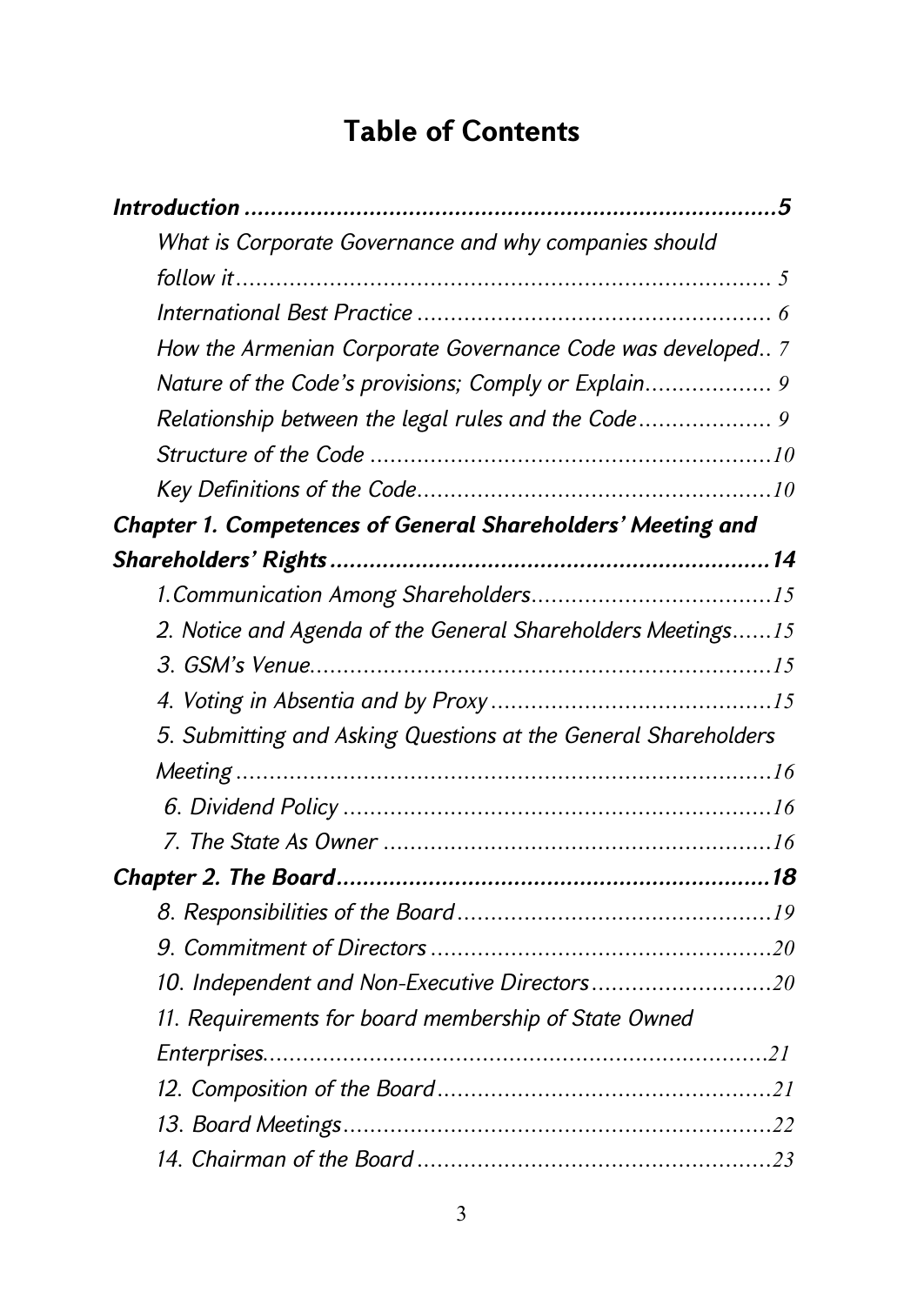| 15. Indemnification and Insurance of Directors24             |  |
|--------------------------------------------------------------|--|
|                                                              |  |
|                                                              |  |
|                                                              |  |
|                                                              |  |
|                                                              |  |
| 21. New Directors Orientation and Director's Training 29     |  |
|                                                              |  |
|                                                              |  |
|                                                              |  |
|                                                              |  |
|                                                              |  |
| 26. Disclosure of Insider Dealing in listed companies 36     |  |
|                                                              |  |
|                                                              |  |
|                                                              |  |
|                                                              |  |
|                                                              |  |
|                                                              |  |
|                                                              |  |
| 33. Policies and Procedures for dealing with Stakeholders 42 |  |
|                                                              |  |
| 35. Interaction with Company's Stakeholders43                |  |
|                                                              |  |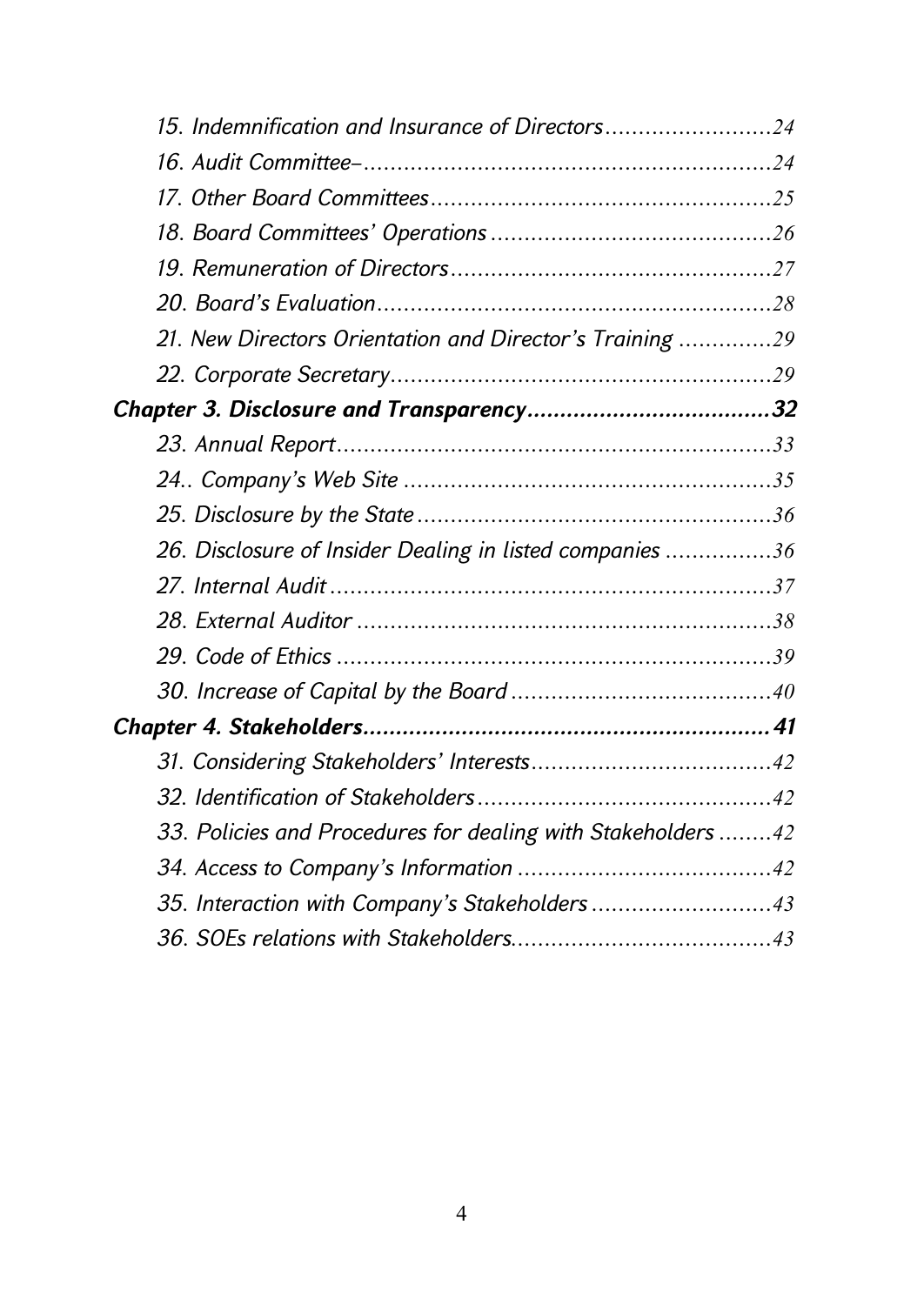# **Introduction**

# *What is Corporate Governance and why companies should follow it*

*There is no universal definition of corporate governance. One of the simplest and most effective definitions can be found in the UK Cadbury Code. . Here, corporate governance is defined as "Corporate Governance is the system by which companies are directed and controlled".* 

*According to the OECD Principles, the global recognised standards for corporate governance, "Corporate governance is one key element in improving economic efficiency and growth as well as enhancing investor confidence. Corporate governance involves a set of relationships between a company's management, its board, its shareholders and other stakeholders. Corporate governance also provides the structure through which the objectives of the company are set, and the means of attaining those objectives and monitoring performance are determined". Further "Good corporate governance should provide proper incentives for the board and management to pursue objectives that are in the interests of the company and its shareholders and should facilitate effective monitoring."* 

*Good corporate governance allows companies to increase their competitiveness, economic efficiency and growth, to attract the capital required for economic growth and reduce the cost of such capital, improve operational decision-making and the company's reputation, as well as to promote protection of and*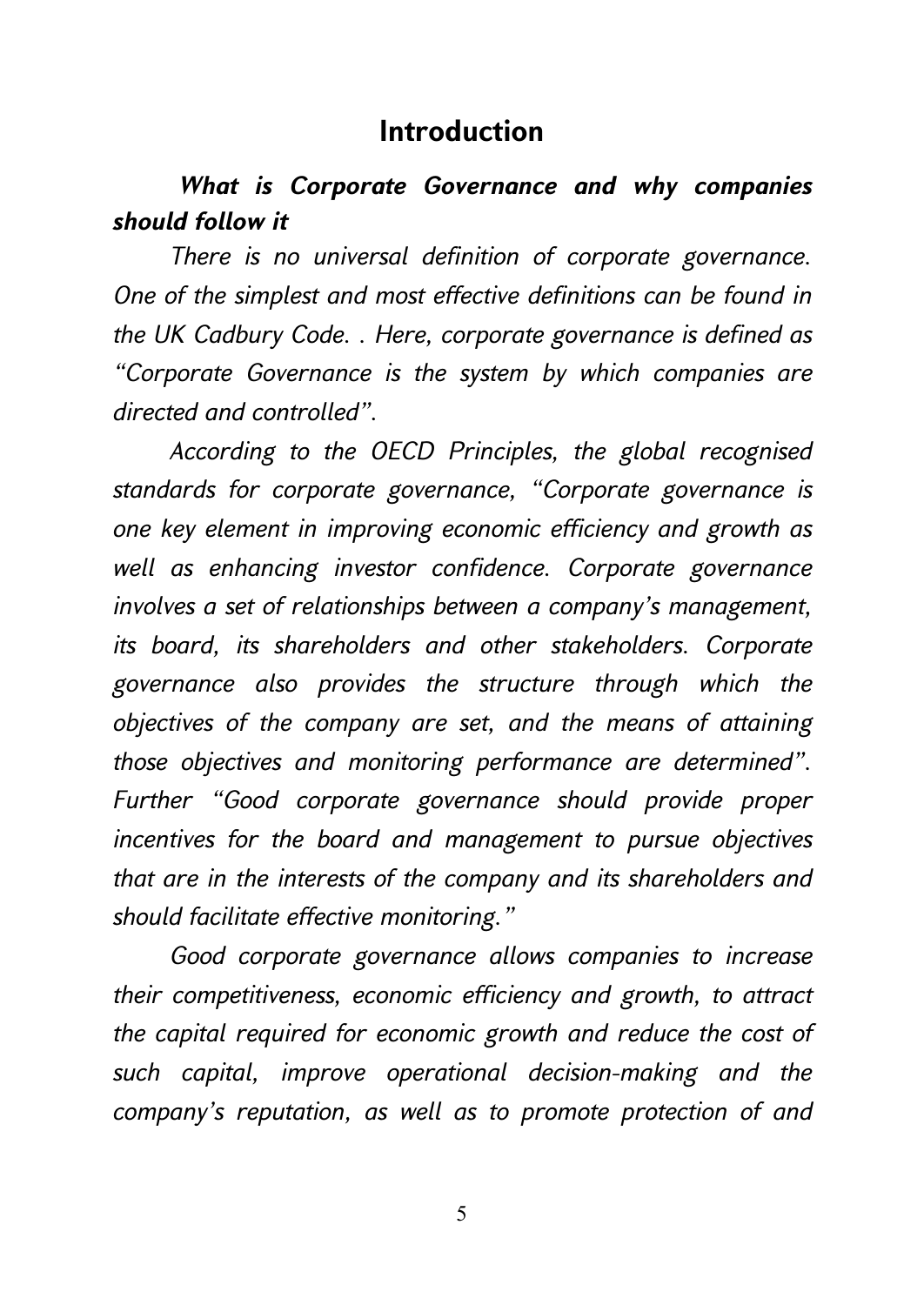*cooperation with stakeholders who have a legitimate interest in company's performance.* 

#### *International Best Practice*

*The Principles of Corporate Governance of 2004 developed by the Organisation for Economic Co-operation and Development (OECD), originally issued in 1999, are considered the international benchmark for corporate governance, particularly for companies whose securities are listed on organized capital markets. They cover six key areas – (i) ensuring the basis for an effective corporate governance framework; (ii) the rights of shareholders; (iii) the equitable treatment of shareholders; (iv) the role of stakeholders in corporate governance; (v) disclosure and transparency and (vi) the responsibilities of the board. There are explanatory annotations for each area that also indicate the range of policy measures which have proved useful in achieving the new Principles.* 

*The OECD Principles are built on four core values:* 

 **Fairness:** *The corporate governance framework should protect shareholder rights and ensure the equitable treatment of all shareholders, including minority and foreign shareholders. All shareholders should have the opportunity to obtain effective redress for violations of their rights.* 

 **Responsibility:** *The corporate governance framework should recognize the rights of stakeholders as established by law, and encourage active co-operation between corporations and stakeholders in creating wealth, jobs, and the sustainability of financially sound enterprises.*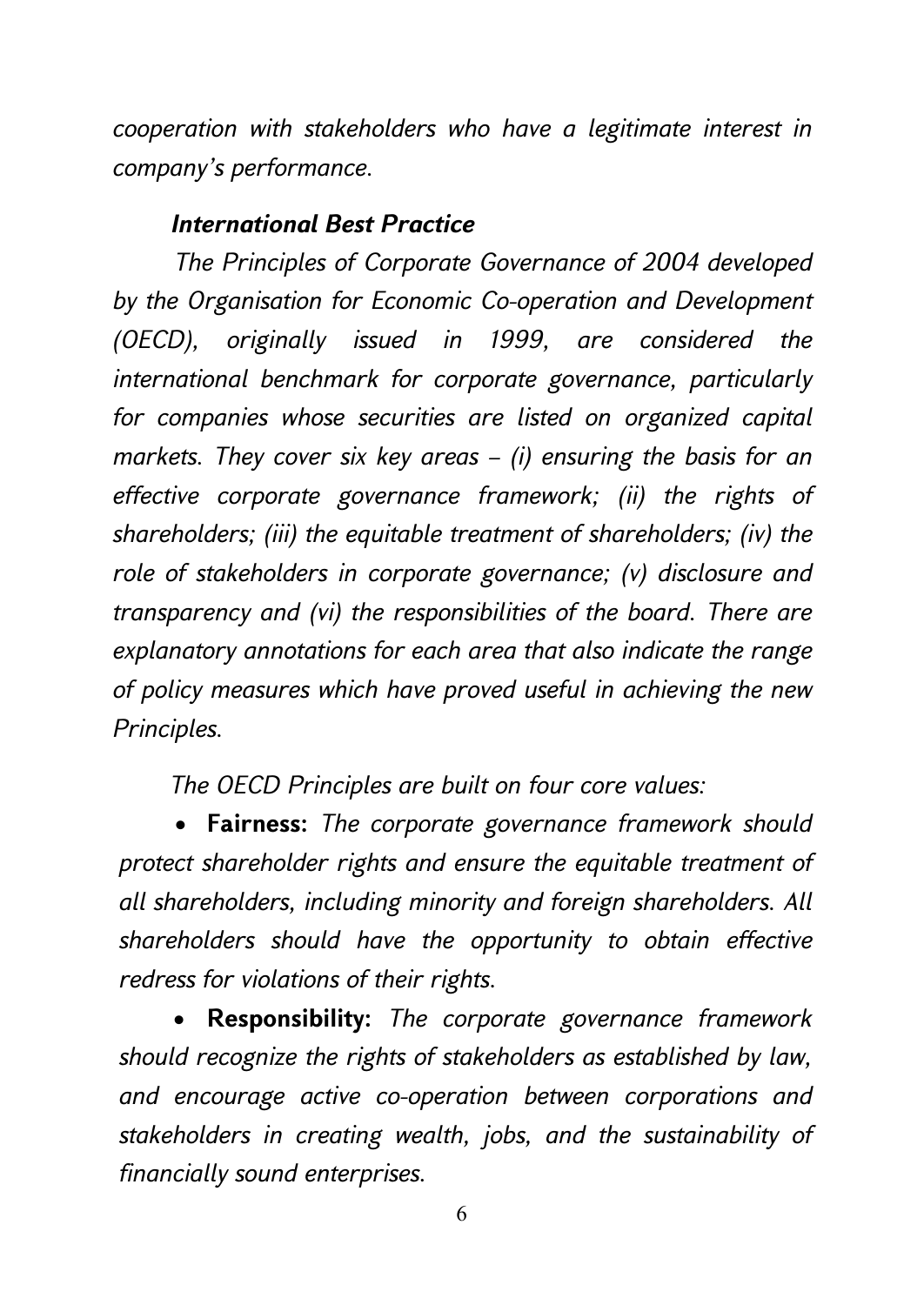**Transparency:** *The corporate governance framework should ensure that timely and accurate disclosure is made on all material matters regarding the company, including its financial situation, performance, ownership, and governance structure.* 

 **Accountability***: The corporate governance framework should ensure the strategic guidance of the company, the effective monitoring of management by the board, and the board's accountability to the company and shareholders.* 

*Apart from the OECD Principles, the EC Commission Recommendation dated 15 February 2005 on the role of nonexecutive or supervisory directors of listed companies and on the committees of the (supervisory) board, the guideline on "Enhancing corporate governance for banking organisations" by the Basel Committee on Banking Supervision (2006), the OECD Guidelines on Corporate Governance of Non-Listed Companies in Emerging Markets (2006), the OECD Guidelines on Corporate Governance of State-owned Enterprises (2005) and the EBRD-OECD Corporate governance of banks in Eurasia – A set of recommendations (2008), provide good reference for enhancing corporate governance practices. Apart from the above, the Acquis Communautaire is also establishing useful benchmarks on corporate governance issues.* 

# *How the Armenian Corporate Governance Code was developed*

*In early 2008, the Minister of Economy started a constructive dialogue with the CBA, the Armenian stock exchange (OMX-NASDAQ), the EBRD and the IFC in order to draft a set of*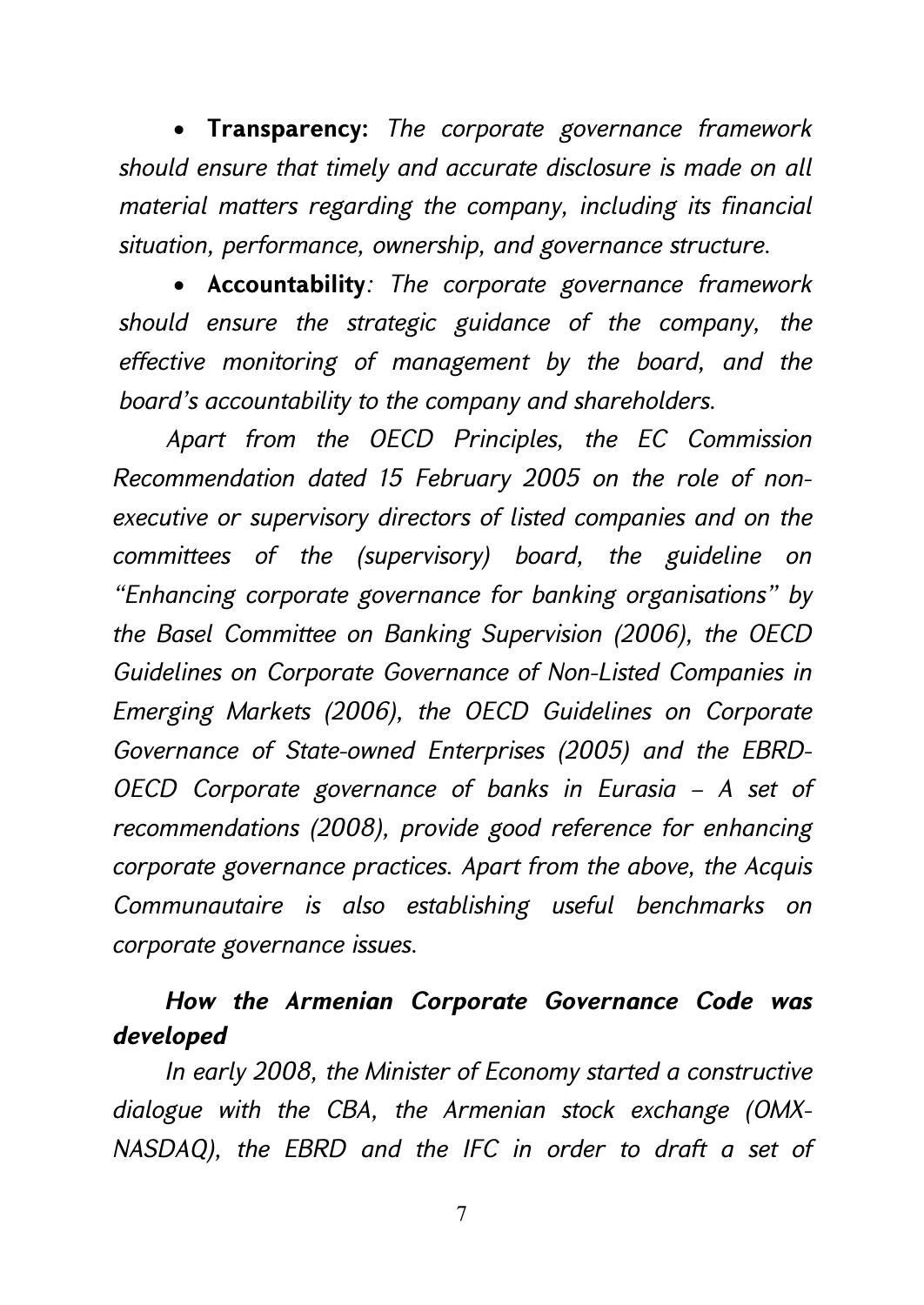*voluntary provisions which should be applied to listed companies, banks, insurance companies, investment funds having the status of legal entity, and state-owned enterprises for improving their corporate governance practices. Such dialogue brought to the development of the present Corporate Governance Code.* 

*The present Armenian Corporate Governance Code is based on a gap analysis which has analyzed existing Armenian legislation against the OECD Principles, the Basel Committee Guidance Enhancing Corporate Governance for Banking Organisations, the OECD Guidelines on Corporate Governance of State-Owned Enterprises and the EBRD-OECD Corporate Governance of Banks in Eurasia – A set of recommendations.* 

*The EBRD and a group of independent consultants were involved to advise the working group and provide them with necessary expertise concerning international best practice.* 

*Within the working group three sub-committees (banking, listed companies and state owned companies) were established which coordinated development of specific provisions of the Code. The input of Armenia's Stock Exchange operator NASDAQ OMX Armenia, the Central Bank of Armenia, the State Property Management Department, USAID Financial Sector Deepening Program and other stakeholders from both public and private sectors were all very important and useful in achieving consensus for the development of the code.. In September, 2010, a public consultation started which included a conference hosted by the Ministry of Economy and training sessions to listed companies, SOEs and banks hosted by the Ministry of Economy, Central bank of Armenia and NASDAQ OMX.*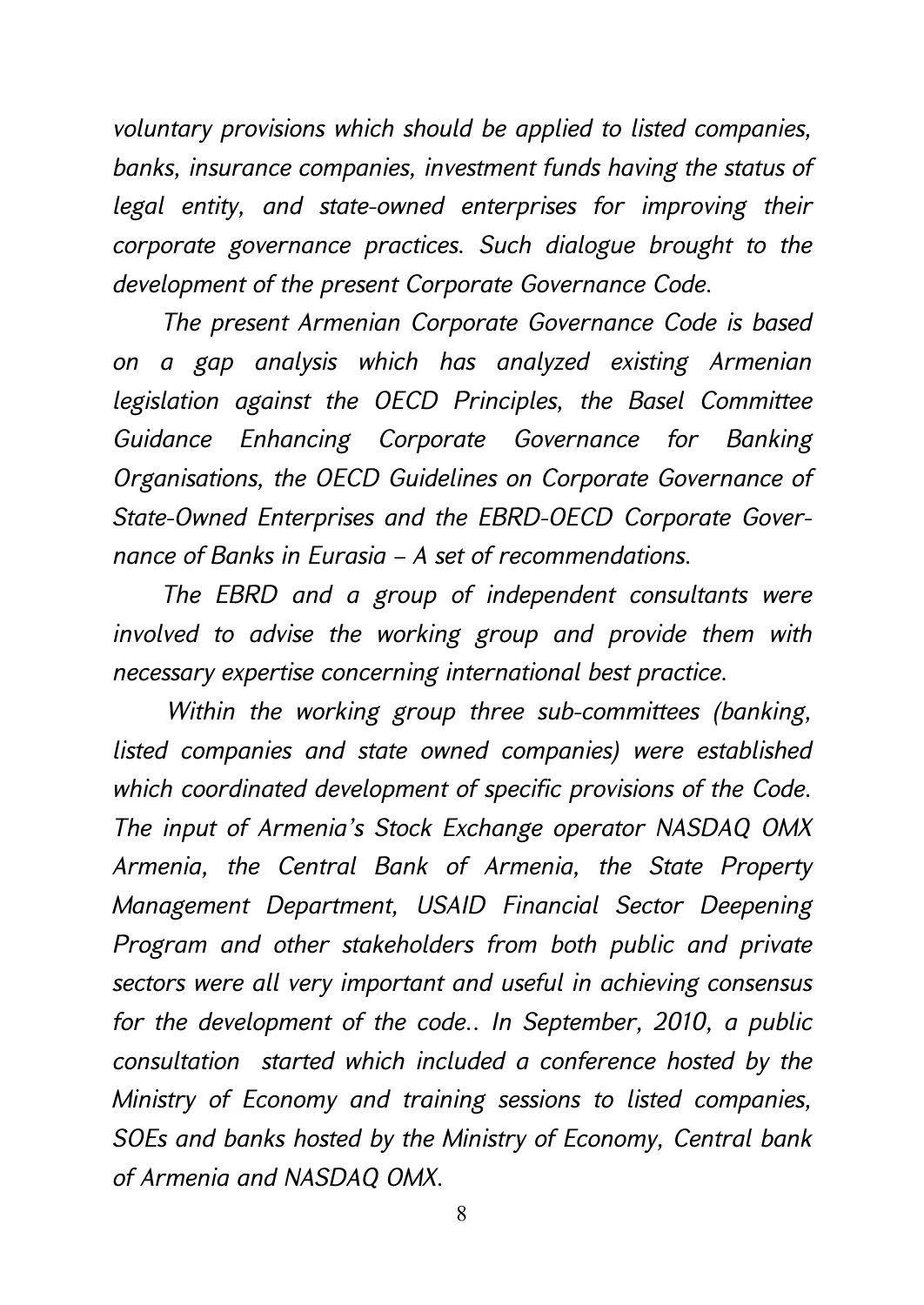#### *Nature of the Code's provisions; Comply or Explain*

*The Code sets forth recommendations with respect to corporate governance best practices on issues which are not required in legislation or are not regulated at all.* 

*Listed companies and state owned enterprises in accordance with the Stock Exchange regulations and/or the order established by legislation, and banks, insurance companies and investment funds having the status of legal entity in case of implementation of this Code upon their own initiative, are required to prepare an annual Corporate Governance Statement (CG Statement) and attach it to their Annual Report. In the CG Statement, companies are required to clearly state whether they comply with the Code's recommendations or explain why they have not followed a particular recommendation.* 

*The Companies' responsibility to annually report on their level of compliance with the Code on a "Comply or Explain" basis, is implemented through the publication of Annual reports in the web sites of the Companies.* 

#### *Relationship between the legal rules and the Code*

*The purpose of the Code is not to replace existing laws or regulations but to set standards of corporate governance in line with international best practice, taking into account the Armenian practices and framework.* 

*The Code, therefore, aims to set higher standards than those presently detailed by Armenian laws and regulations.* 

*The Code may be revised upon necessity.*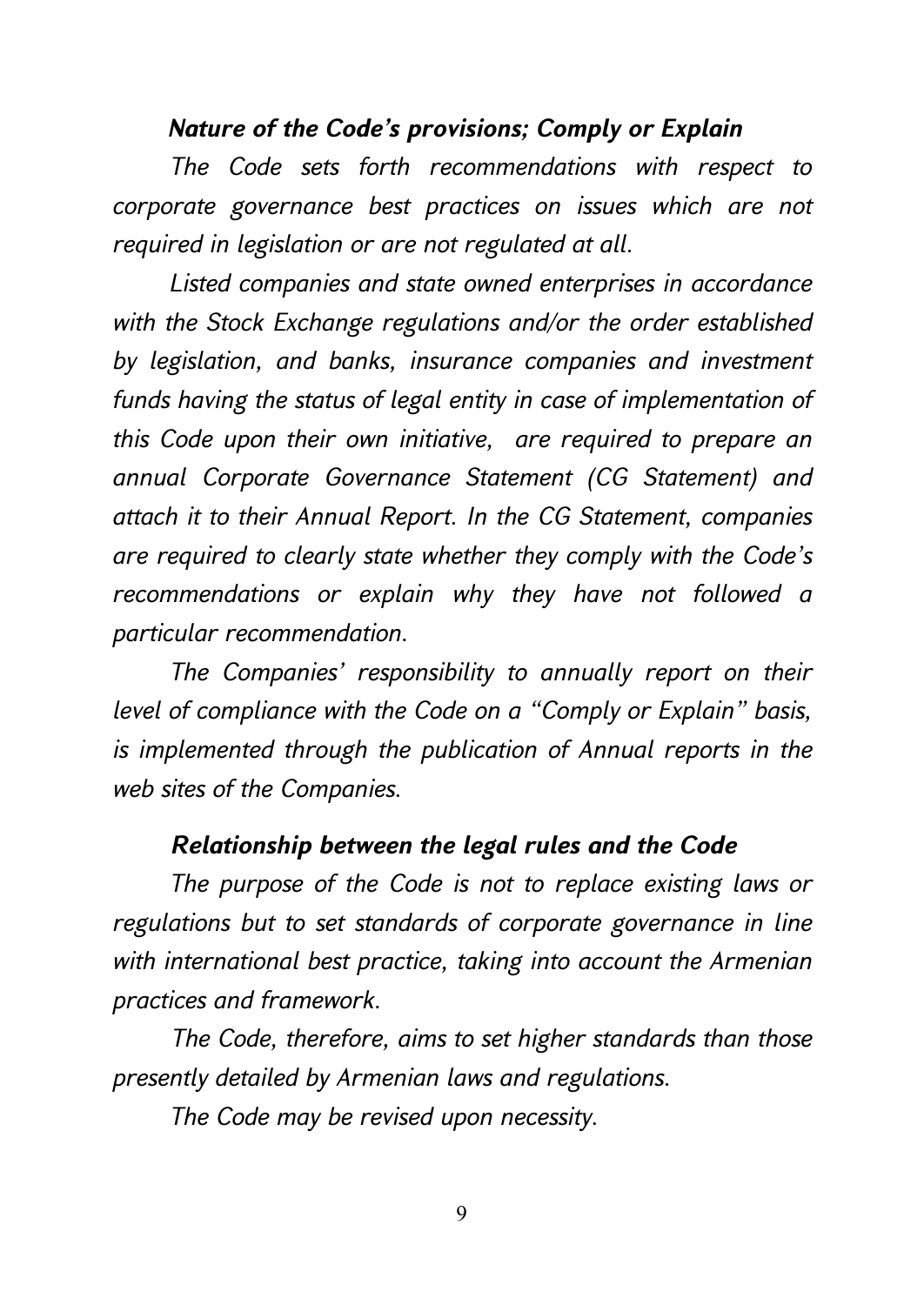### *Structure of the Code*

*This Corporate Governance Code is divided in four chapters dealing with (i) Competences of General Shareholders' meeting (GSM) and Right of Shareholders, (ii) the Board, (iii) Disclosure and Transparency and (iv) Stakeholders.* 

*Provisions included in the chapters apply to all companies unless special reference is given that a particular provision applies to certain categories of company only.* 

# *Key Definitions of the Code*

| Banks        | Bank is a legal entity, authorized to<br>perform banking activities under license<br>issued according to Law on Banks and<br>Banking and to which the Code applies.                                                                         |
|--------------|---------------------------------------------------------------------------------------------------------------------------------------------------------------------------------------------------------------------------------------------|
| <b>Board</b> | This refers to the board of directors or<br>supervisory board, a governing body of<br>the Company, and has the meaning<br>given in the Civil Code of Armenia,<br>Article 115 (2), in LJSC Art. 83 and in<br>LBBA Art. 21.3, as appropriate. |
|              | <b>Close family member</b> "Close family member" has the<br>meaning given in LBBA Art. $8(2)(4)$ .                                                                                                                                          |
|              | Company or Companies Under this Code, Company or Com-<br>panies mean listed companies, state<br>owned enterprises and those banks,                                                                                                          |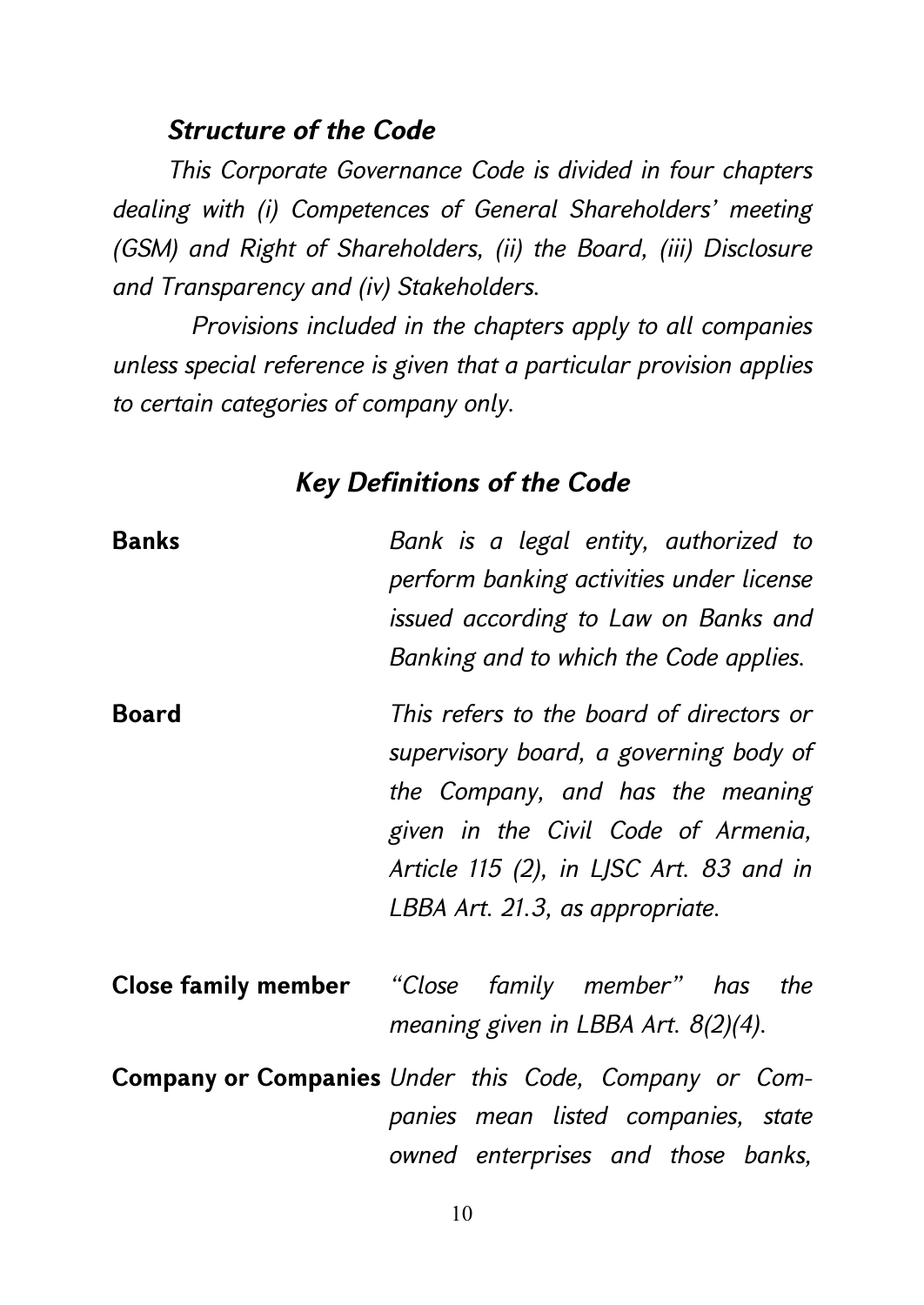*insurance companies and investment funds with the status of legal entity, to whom the Code applies. In other cases the type of the Company is specifically mentioned.* 

- **Group of companies** *has the meaning given in LSM Art. 3(43).*
- **Independent director** *Independent director has the meaning described in Paragraph2.11of this Code.*
- **Insurance Company** *Insurance company is legal entity, authorized to perform insurance activities under license issued according to the Law on Insurance and Insurance activity, and to which the Code applies.*
- **Listed company** *A company, securities of which are admitted to trade on the stock exchange, according to the requirements and criteria defined by the Law on the Securities Market, regulations of the Central Bank and rules of the Stock Exchange.*
- **Non executive director** *Non-executive director means an individual who is not involved in the day-today management of the company, or one of its subsidiaries.*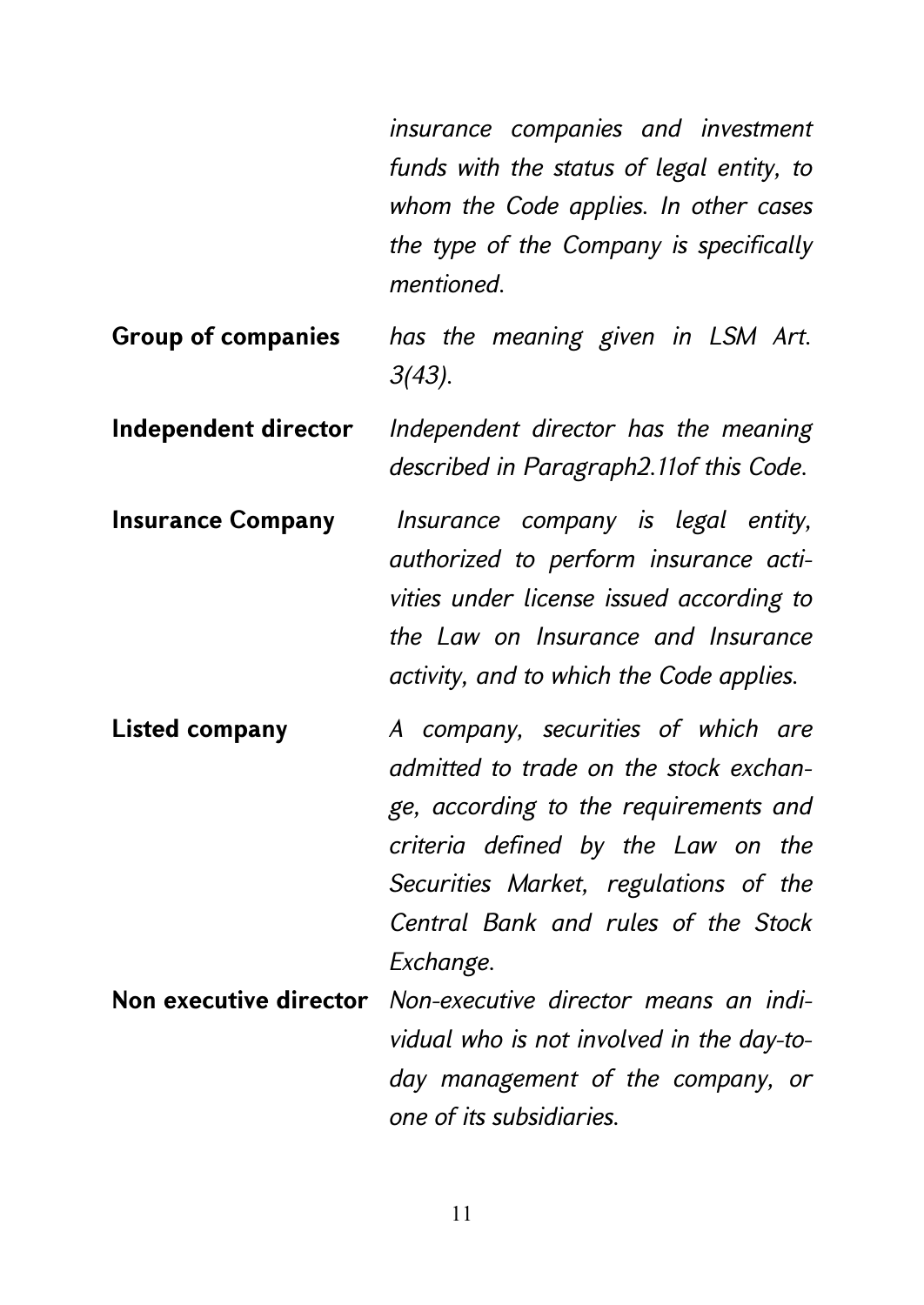**Parent company** *"Parent company" is a company which has a dominant participation in another company's equity capital which gives it the ability to determine decisions taken by that company.*  **Regulating Body** *A body to whom Companies present CG Statements under this Code.*  **Related party** *In this code "Related party", "Related parties" and "Parties related" have the meaning given in LBBA Art. 8 and in LJSC art.62.*  **Stakeholder** *Stakeholder is party that has interest in the operations and results of the company. Employees, customers, depositors, suppliers, the local community, the government and the environment may be considered as stakeholders.*  **State Owned enterprise** *is a company where the State owns 50% or more of the shares.*  **Subsidiary** *A business company is a subsidiary business company if another (or principal) business company or partnership by virtue of dominant participation in its equity capital or in accordance with a contract concluded between them has*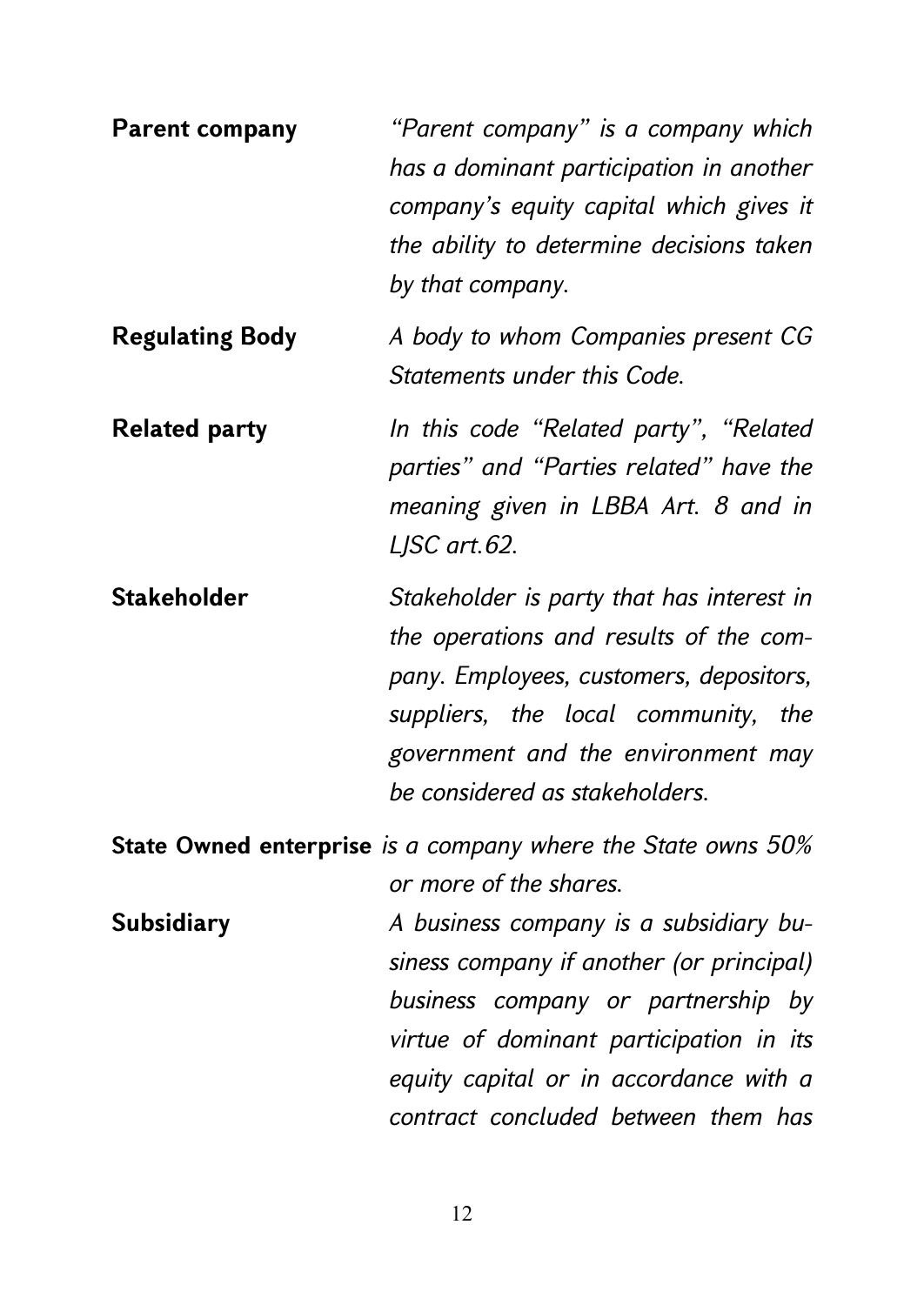*the possibility of determining decisions taken by such a company.* 

*management rather than malpractice.*

**Whistleblowing** *the action of an employee in disclosing evidence of wrongdoing including fraud, financial irregularity, serious misadministration arising from the deliberate commission of improper conduct, unethical activities which may be of criminal nature and dangerous acts or omissions which create a risk to health, safety or the environment, within the organisation to which they belong. It does not include mismanagement which arises from weak or poor*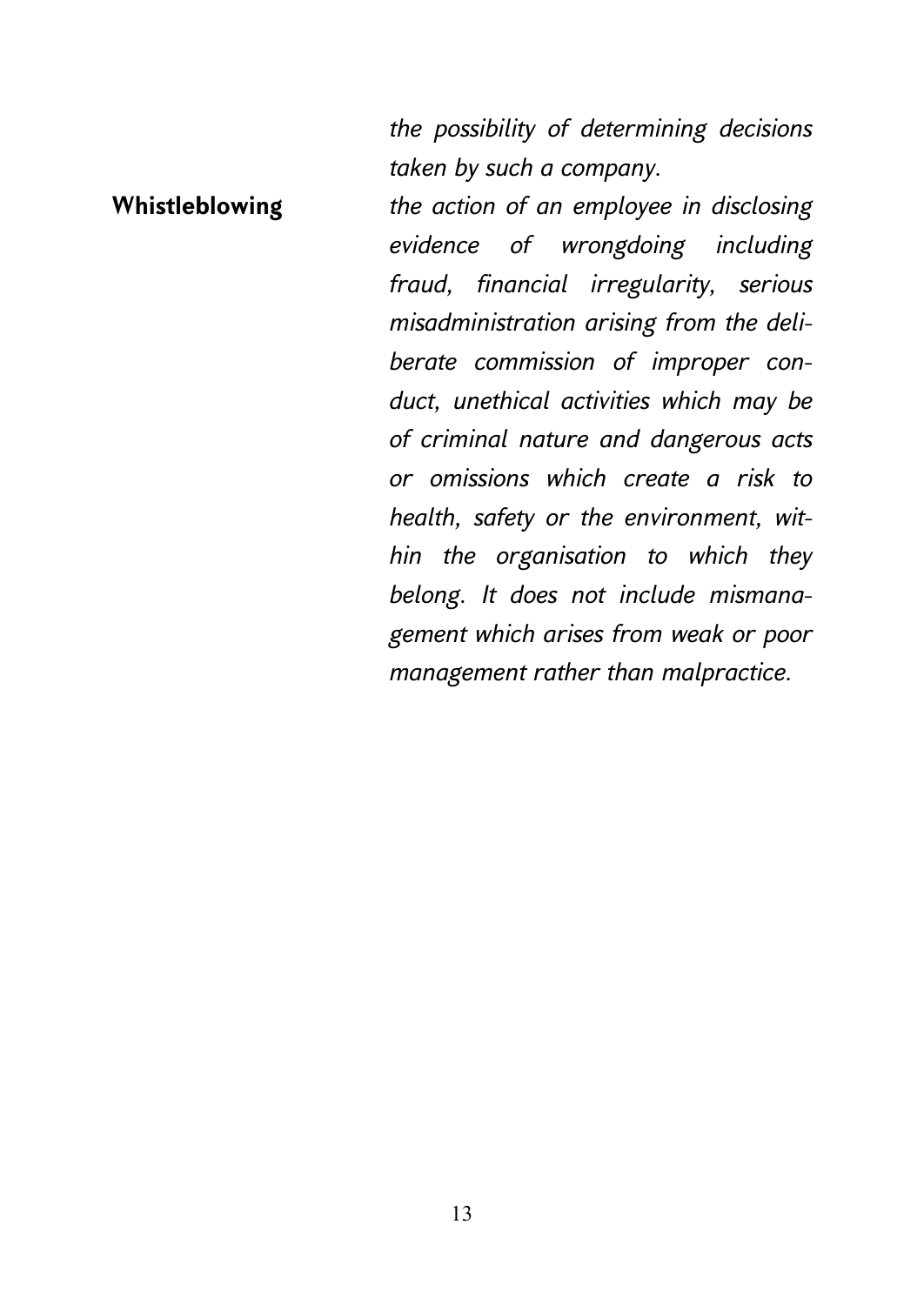# **Chapter 1. Competences of General Shareholders' Meeting and Shareholders' Rights**

*The shareholders, as owners of the company, have defined property and information rights. They are entitled to sell their shares and share the profits of the company. In addition, they own a right to information about the company, primarily by participation in general shareholder meetings and by voting. In order to encourage shareholder participation in general meetings, it should be made easy for shareholders to submit questions in advance of the general meeting and to obtain replies from management and board members. Moreover, effective shareholder participation in general meetings could be improved through effectively allowing development of voting mechanisms in absentia.* 

*SOEs must be governed and managed in a way which makes it easy for people to understand and evaluate their performance, its objectives and the way profits are used. The State should act as an informed and active owner and establish a clear and consistent ownership policy, ensuring that the governance of state-owned enterprises is carried out in a transparent and accountable manner, with the necessary degree of professionalism and effectiveness.* 

*The Civil Code, the Law on Joint Stock Companies, the Law on Banks and Banking and the Law on Securities Market, provide for a set of rules protecting shareholders rights and ensuring the equitable treatment of all shareholders. This section complements the legislation and specifies shareholders rights in line with international standards and best practises.*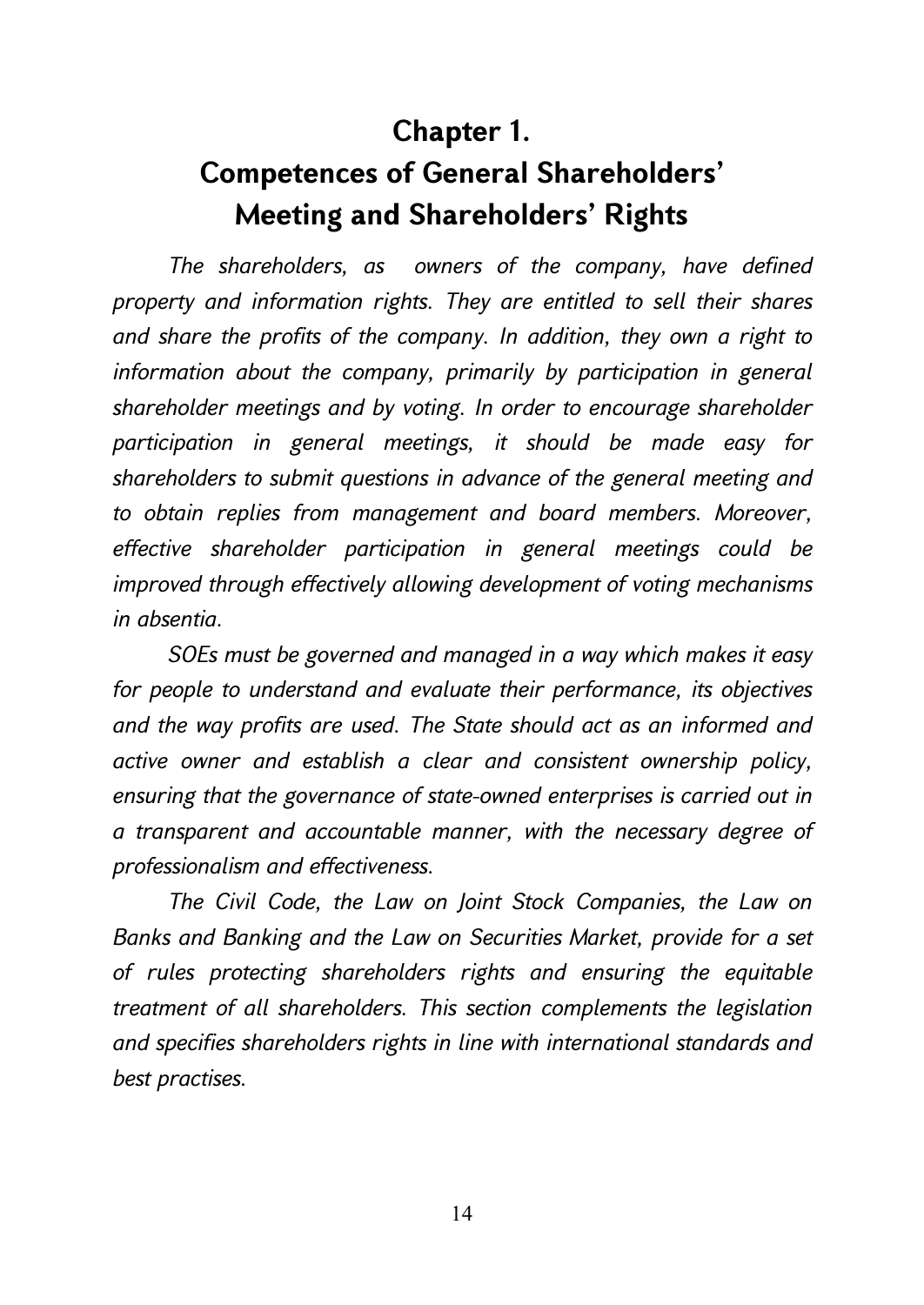#### *1. Communication Among Shareholders*

*At the General Shareholders' Meeting (GSM), shareholders should be allowed to communicate with each other for the purpose of election of board members and voting on agenda items, as well as should also be permitted to communicate directly with the board. Procedures to this end should be included in the company's by-laws.* 

# *2. Notice and Agenda of the General Shareholders Meetings*

*Persons having the right to attend the GSM should be notified of the GSM and agenda at least 21 days in advance. No later than the above mentioned notification, information and related documentation of the GSM should be made available to those who have the right to attend the GSM at least on the website of the company and, in case of request, should also be sent out to those who have the right to attend the GSM.* 

*In case of a sole shareholding the above mentioned rule may not be applicable. The methods for sending out the agenda and on how the GSM participants may get the relevant documentation for the GSM are set out in the company's by-laws.* 

*The agenda of the Annual GSM should include the draft text of the resolutions to be voted on and the name of the external auditor proposed by the board, to be appointed by the GSM.* 

#### *3. GSM's Venue*

*Companies should hold their GSM at the company headquarters or in another easily accessible location.* 

#### *4. Voting in Absentia and by Proxy*

*1) Shareholders should be given the possibility to vote on the issues discussed at the Extraordinary GSM in absentia. The procedures for voting in absentia should be set out in the company's by-laws.*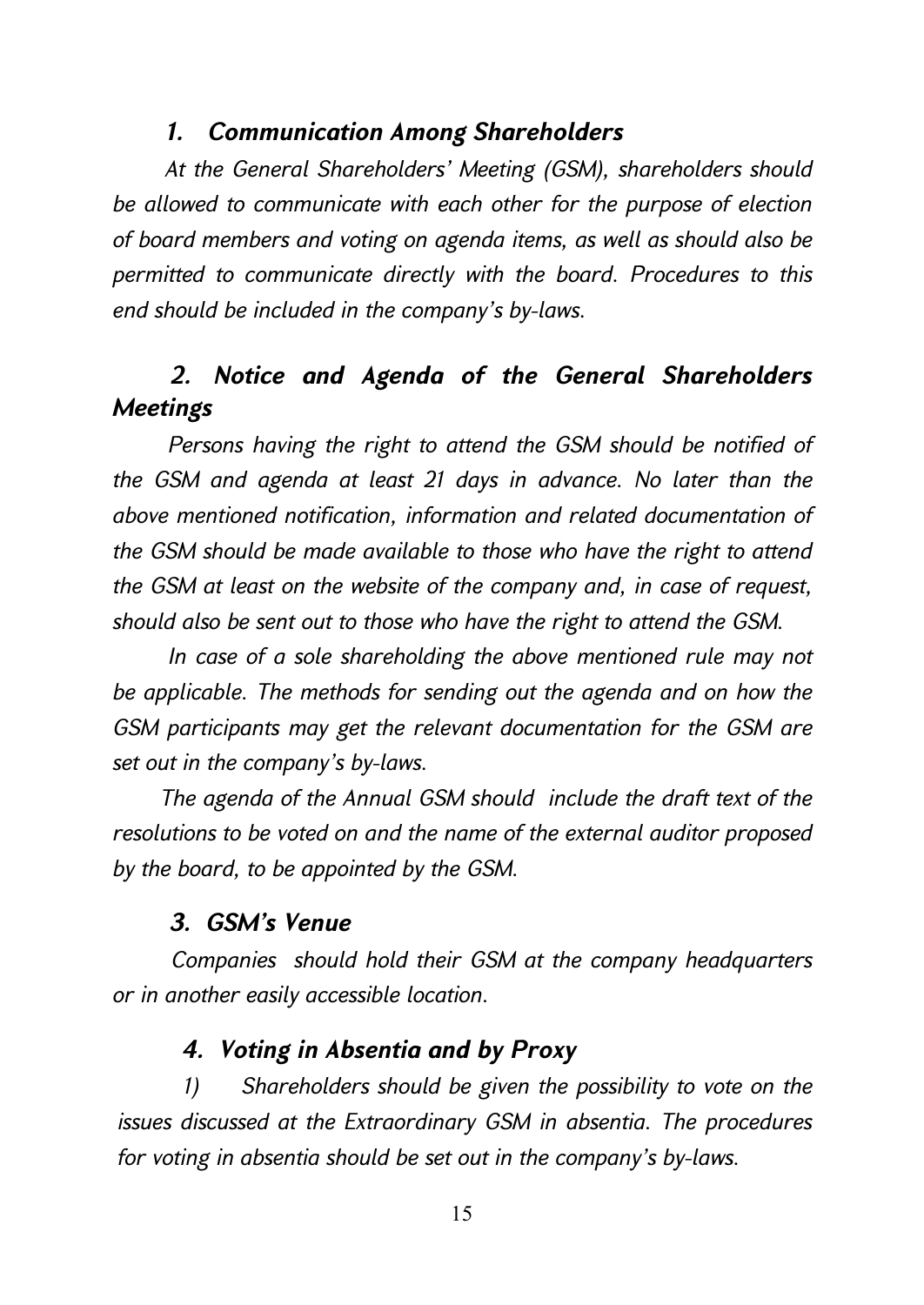*2) Shareholders should be given the possibility to participate at the GSM by appointing a representative. Proxy forms should be accessible to shareholders in accordance with provisions in the Company's charter.* 

*3) Shareholders should vote in the GSM through the voting ballots. In case of a sole shareholding the above mentioned rule may not be applicable.* 

# *5. Submitting and Asking Questions at the General Shareholders Meeting*

*1) Companies should provide shareholders the right to submit questions up to 10 days in advance of a GSM and the board should be required to reply to the shareholders' questions at the GSM.* 

*2) Companies should provide shareholders the right to ask oral questions at a GSM and the board should be required to provide answers to the questions posed. In the case of issues that cannot be answered during the GSM the response shall be sent to the shareholder in written form and also be accessible to all other shareholders, e.g., via the company's website.* 

# *6. Dividend Policy*

*Companies should adopt a dividend policy, including a payout ratio, which should be prepared by the board, submitted to the GSM for approval and published on the Company's web-site.* 

# *7. The State As Owner*

*1) The State should not intervene in the day-to-day management of the SOE.* 

*2) The State should develop and issue an ownership policy that defines the overall objectives of state ownership, the state's role in the corporate governance of SOEs, and how it will implement its ownership policy. The objectives may include avoiding market distortion and the*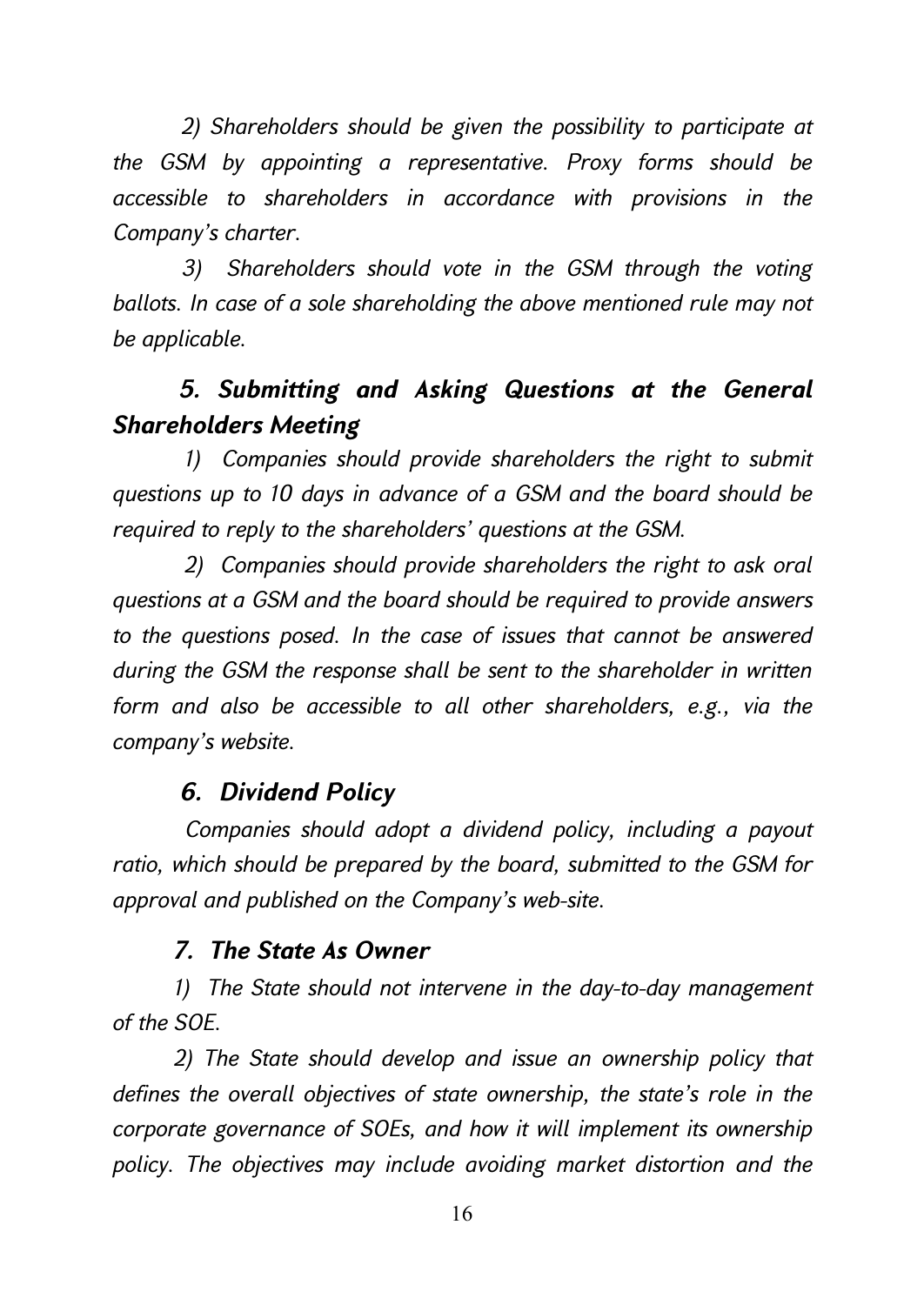*pursuit of profitability, expressed in the form of specific targets, such as rate-of-return and dividend policy.* 

- *3) The State should declare:*
- *a. whether the SOE provides services that State policy believes can only be provided by the public sector;*
- *b. whether the SOE is funded out of its own profits or wholly or partly by the Government.*
- *c. The State and SOEs should ensure that all shareholders are treated equitably. The State's prime responsibilities include*
- *d. Being represented at the general shareholders meetings and exercising its vote;*
- *e. Establishing well structured and transparent board nomination processes, and actively participating in the nomination of all SOEs' boards;*
- *f. Setting up reporting systems allowing regular monitoring and assessment of SOE performance;*
- *g. When permitted by the legal system and the state's level of ownership, maintaining continuous dialogue with external auditors and specific state control organs;*
- *h. Ensuring that remuneration schemes for SOE board members foster the long term interest of the company and can attract and motivate qualified professionals.*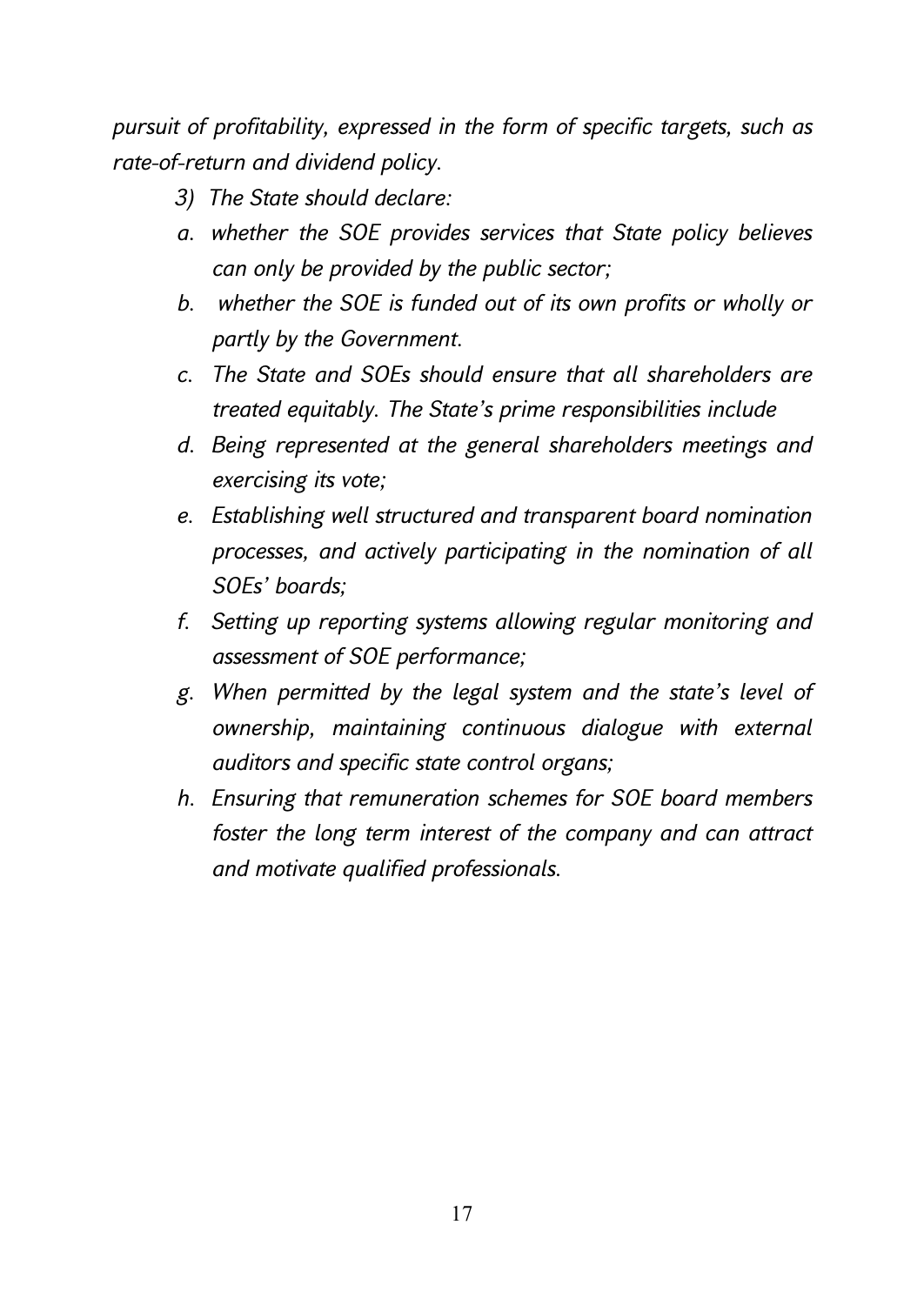# **Chapter 2. The Board**

*The company must be headed by a well functioning board that manage the company and are responsible to the shareholders for the long-term success of the company.* 

*The board's role is to provide entrepreneurial leadership of the company within a framework of prudent and effective controls which enables risk to be assessed and managed. The board should set the company's strategic aims, ensure that the necessary financial and human resources are in place for the company to meet its objectives and review management performance. The board should set the company's values and standards and ensure that its obligations to its shareholders and others are understood and met. All directors must act in what they consider to be the best interests of the company, consistent with their statutory duties. All directors should be able to allocate sufficient time to the company to discharge their responsibilities effectively.* 

*The chairman is responsible for is responsible for leadership of the board. He should ensure that adequate time is available for discussion of all agenda items, in particular strategic issues. The chairman should promote a culture of openness and debate by facilitating the effective contribution of directors. The chairman is responsible for ensuring that the directors receive accurate, timely and clear information and for ensuring effective communication with shareholders.* 

*Boards should be organised in such a way that a sufficient number of independent directors play an effective role in key areas where the potential for conflict of interest is particularly high. To this end board committees should be created within the board. The board and its committees should have the appropriate balance of skills, experience,*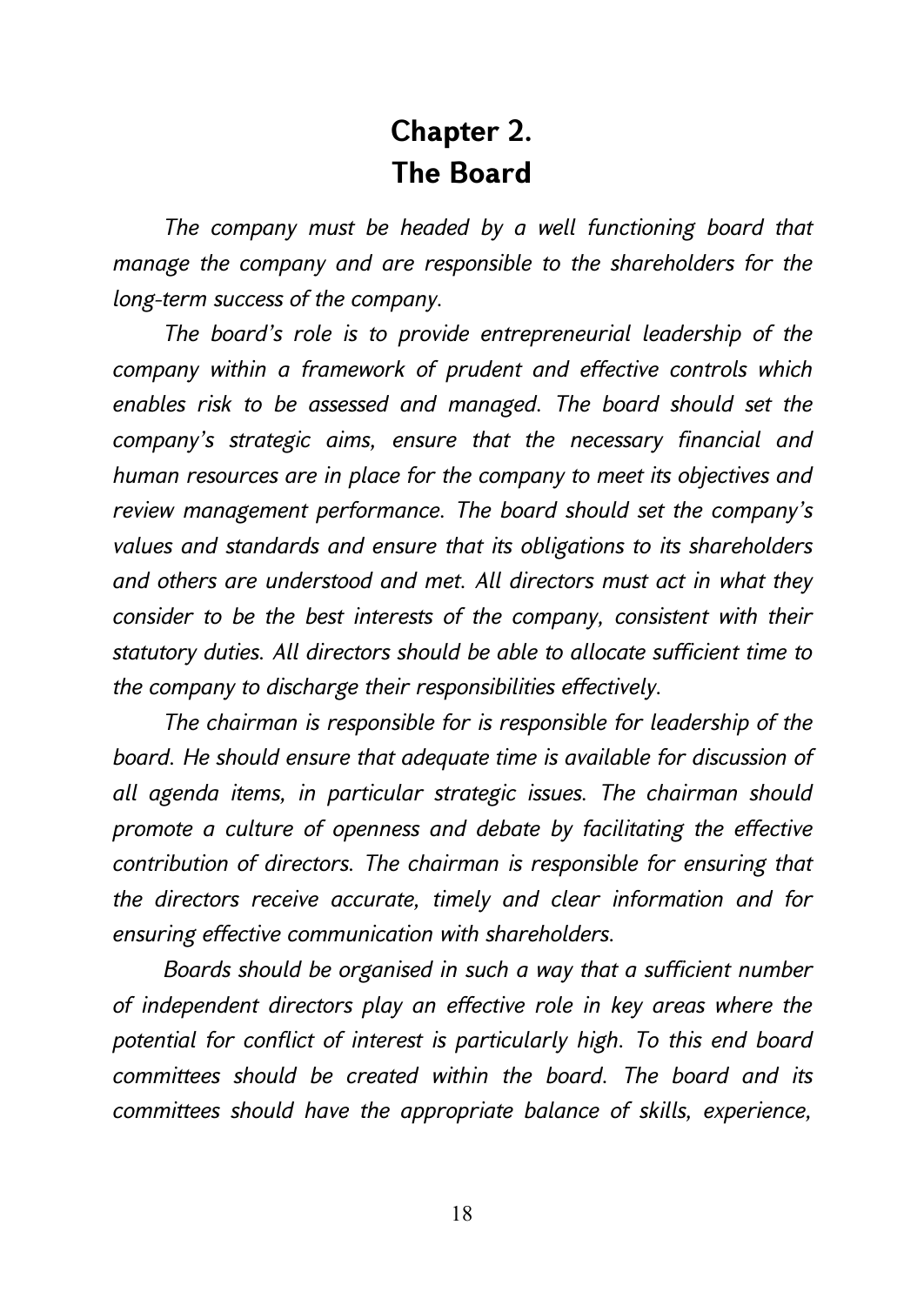*independence and knowledge of the company to enable them to discharge their respective duties and responsibilities effectively.* 

*The Law on Joint Stock companies, the Law on Banks and Banking and other laws provide for a set of rules defining the duties and responsibilities of the board. This section complements the legislation and recommends practices in line with international standards and best practises.* 

#### *8. Responsibilities of the Board*

*1. In addition to the responsibilities provided by law, the board should be responsible for:* 

- *a. ensuring a formal and transparent nomination process for directors;*
- *b. monitoring the effectiveness of the governance practices under which the company operates and propose changes where needed;*
- *c. overseeing the process of disclosures and communications to shareholders and stakeholders;*
- *d. overseeing compliance with this Code and the company's bylaws;*
- *e. setting performance objectives and evaluating the performance for the company and management board members, including the CEO and all key executives and approving the management remuneration connected with corporate performance. The evaluation is undertaken according to a policy and procedures approved by the Board.*
- *f. monitoring the implementation and overall development of the corporate business strategy and corporate performance;*
- *g. ensuring the integrity of the company's accounting and financial reporting systems, including the independent audit;*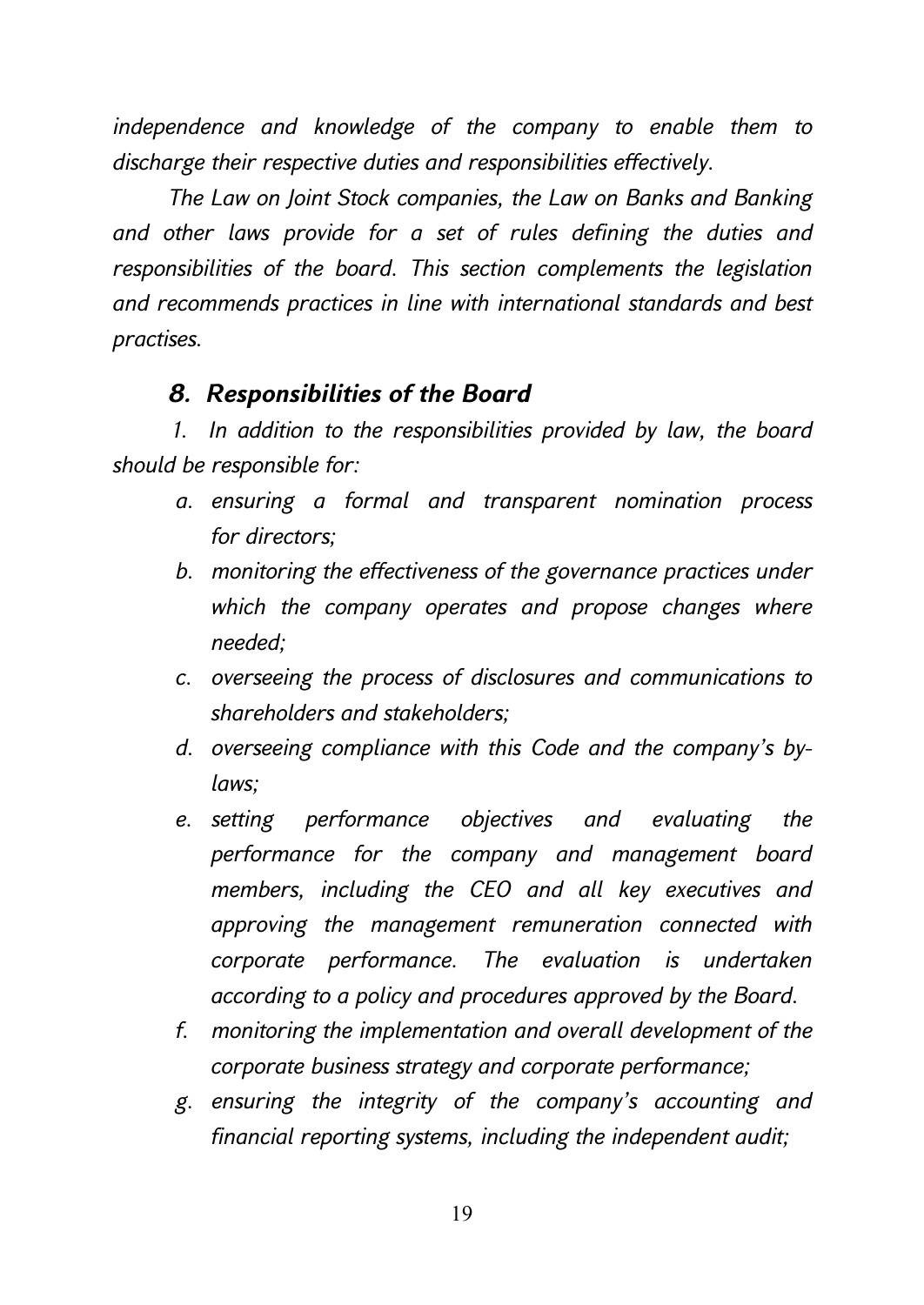- *h. ensuring that appropriate systems of internal control are in place, in particular, systems for monitoring risk, financial and accounting control, and compliance with laws and regulations;*
- *i. preparing the report, which states the company's compliance with this Code of Corporate Governance.*
- *j. Appointment and dismissal of CEO and management board (if one is established), appointment and dismissal of management board members.*

### *9. Commitment of Directors*

*Directors should commit themselves effectively to their responsibilities. Directors should ensure they have sufficient time to attend and contribute to board meetings* 

### *10. Independent and Non-Executive Directors*

*1. The board should be comprised of a majority of non-executive directors, where at least two are independent. Annual report should include information on which directors are independent.* 

- *2. "Independent" means a director who:*
- *1) has not been a member of senior executive management or an employee (State servant in case of SOEs), of the Company or any of its associates in the past 3 years, except service as a director*
- *2) has not received directly or indirectly any significant additional remuneration from the Company (the State, in case of SOEs) or its associates in the past 3 years, except the remuneration of director;*
- *3) has no material business relationship with the Company, including lending or borrowing relationships, or its associates either directly or as a partner, major shareholder, director or*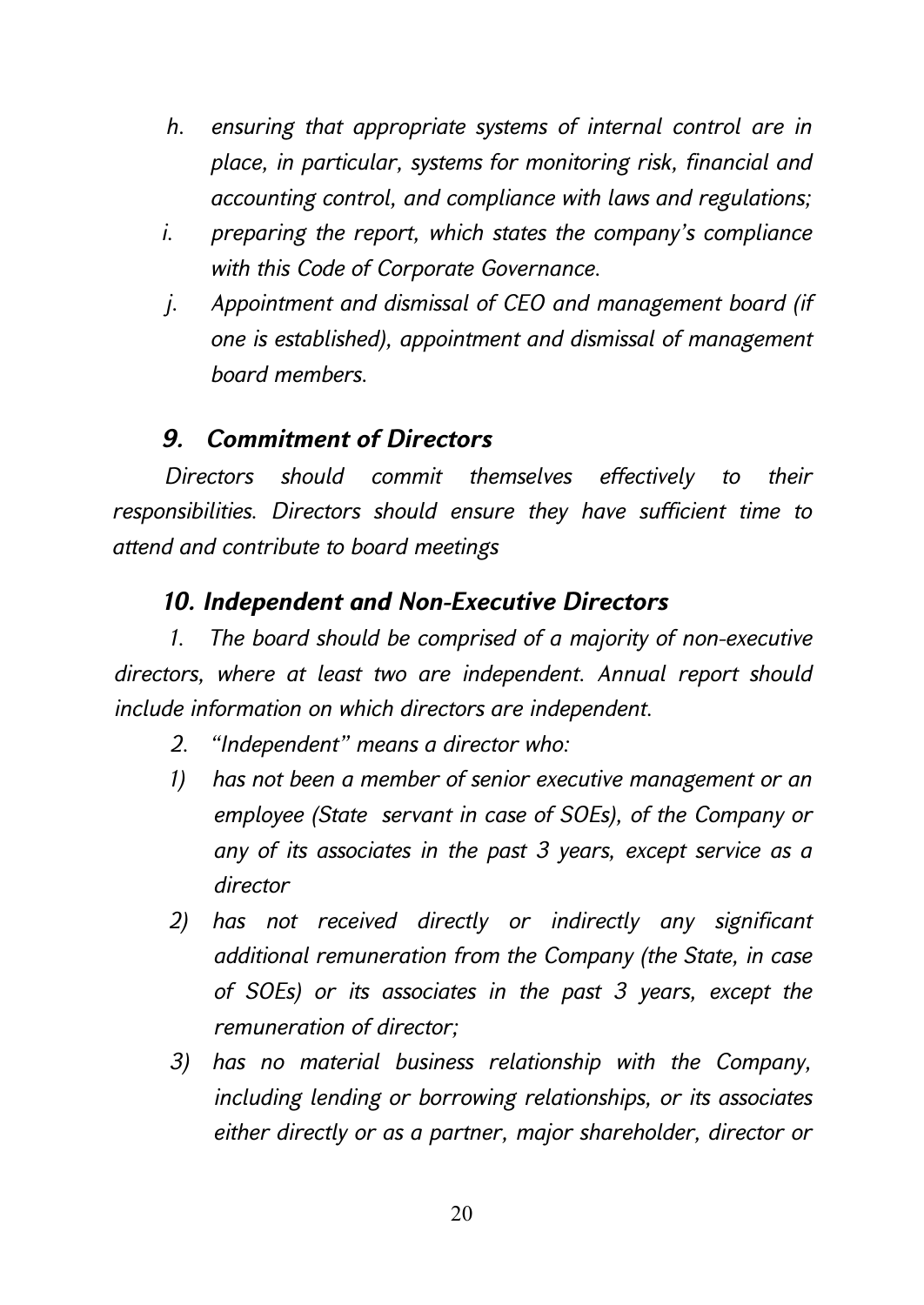*senior employee of a body having such a relationship at any time in the past 3 years;* 

- *4) has not been a partner or employee of the present or former external auditor of the Company, or of any of the external auditor's associated companies in the past 5 years;*
- *5) has not served on the board of the Company for more than 6 years in the past 10 years; and, is not a close family member of any of the persons referred to in above;*
- *6) Is not a significant shareholder or a representative of a significant shareholder (significant shareholder is one owning with related parties more than 10% of the company's voting shares), in case of listed companies.*

*3. Companies may consider implementing stricter criteria for independent directors.The board should determine whether the director is independent in character and judgement and whether there are relationships or circumstances which are likely to affect, or could appear to affect, the director's judgement.* 

# *11. Requirements for board membership of State Owned Enterprises*

*1. SOE directors should clearly disclose their political affiliations.* 

*2. The board should not include members who are also civil servants and who have separate regulatory responsibilities towards the SOE.* 

*3. Directors should be appointed for a minimum of 3 years to ensure continuity, unless removed earlier for disciplinary or poor performance reasons.* 

# *12. Composition of the Board*

*1. The board should be adequate to ensure effective corporate governance, necessary pluralism, productive and constructive*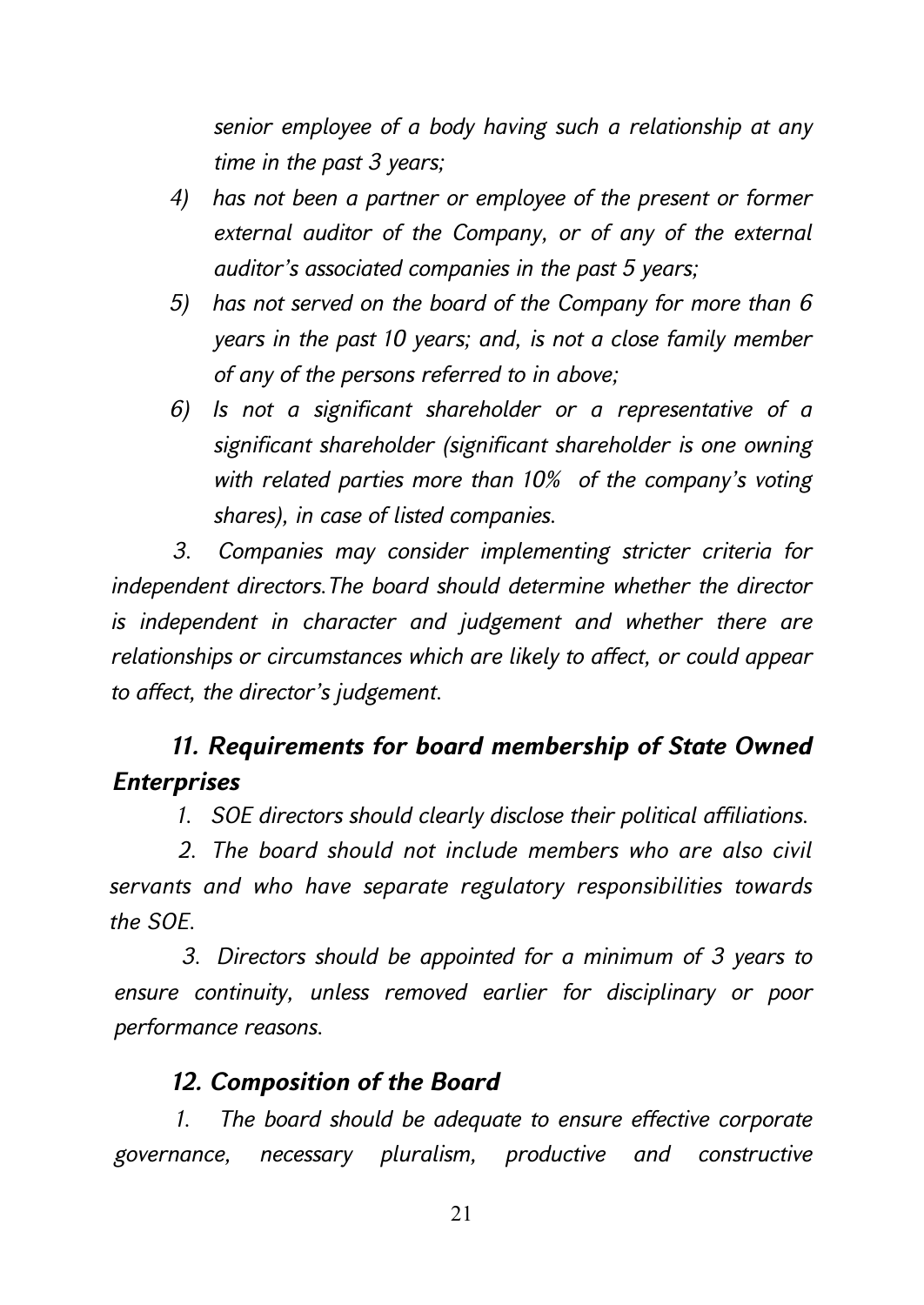*discussions, prompt and rational decisions and effective organisation of the work of its committees.* 

*2. Directors are selected based on their expertise and experience on the basis of terms of reference developed by the board and disclosed to all interested parties at least through the company's website at least 30 days before the deadline of nomination term. The terms of reference detail the responsibilities and the functions of the directors.* 

*3. The company may also add specific qualifications and skills that candidates need to possess to be elected to the board of directors, such as financial, banking, accounting, audit and other expertise.* 

*4. The following information about each board member candidate shall be submitted to shareholders and included in the report of the board for elected board members:* 

- *a. age;*
- *b. profession;*
- *c. principal position;*
- *d. nationality;*
- *e. positions in other companies, in so far as they are relevant to the performance of the duties of the board member;*
- *f. date of initial appointment;*
- *g. current term of office;*
- *h. professional experience during the last 3 years; and*
- *i. direct or indirect shareholding owned in the company and related companies*.

#### *13. Board Meetings*

*1. The board should have its annual plan which provides for a number of meetings to be held, tentative agenda items and the form these will be held (e.g., personal presence required or teleconference). The agenda of board meetings should be sent to all directors at least 10 days in advance of the meeting, together with any relevant*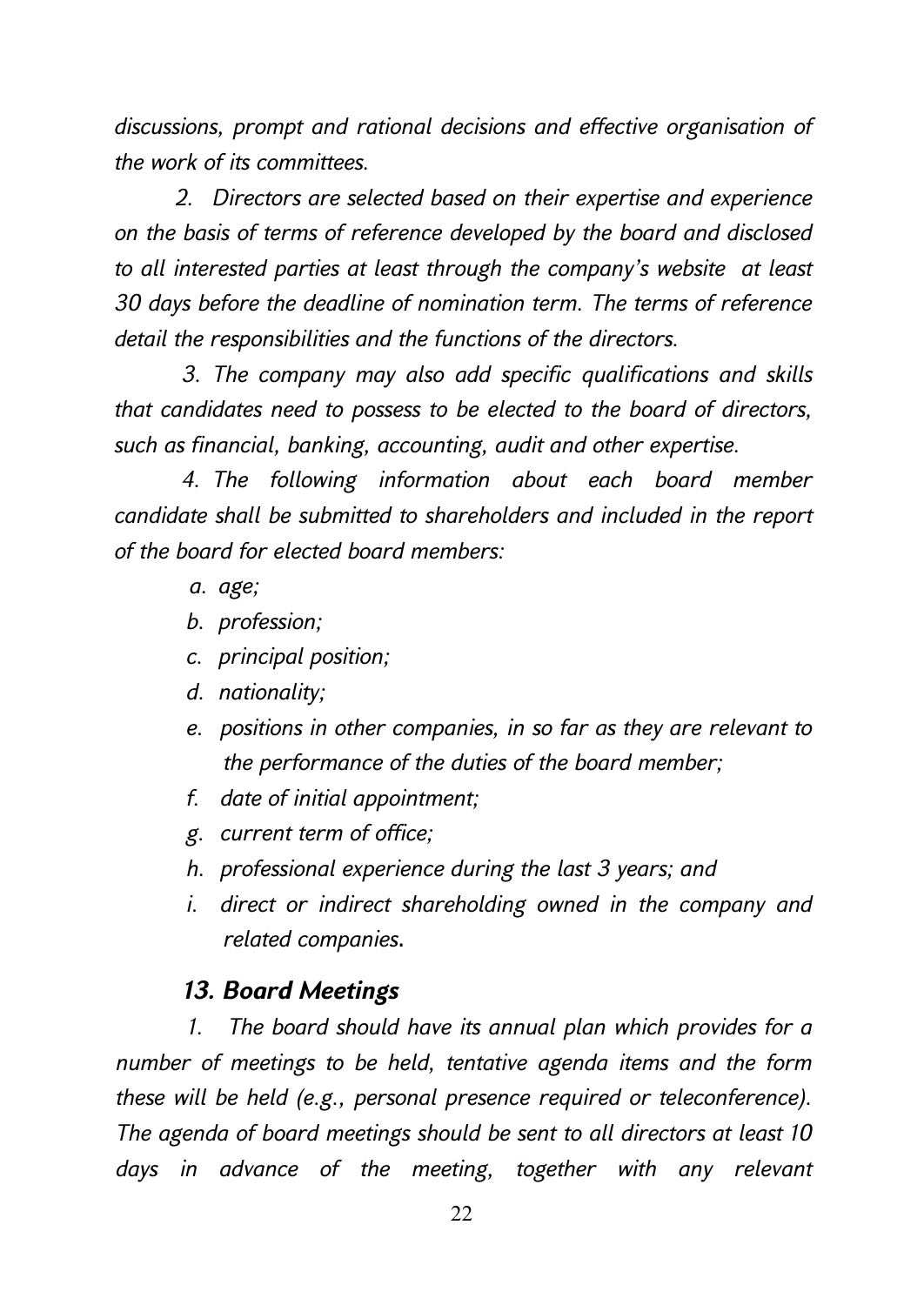*documentation, so that directors may have time to familiarise themselves with the agenda issues and accompanying documentation. Directors should attend board meetings in person.* 

*2. Board meetings of SOEs and Listed companies should be held at least quarterly.* 

# *14. Chairman of the Board*

*1 The chairman of the board should be distinct from the CEO and should have specific responsibilities to include:* 

- *a) representing the board in GSM and other communications with shareholders and stakeholders;*
- *b) overseeing the agenda for general shareholders' meetings;*
- *c) assess and where necessary implement training programmes for directors.*
- *d) overseeing compliance by the company with this Code of Corporate Governance and signing the Corporate Governance Statement to be attached to the Company's Annual Report.*
- *e) ere that new directors receive a full, formal and tailored induction on joining the board and that all directors continually update their skills and the knowledge and familiarity with the company required to fulfil their role both on the board and on board committees.*

*2. eetings of the board and of board committees should be scheduled in advance by the chairman to enable directors to attend each meeting.* 

*3. he chairman of the board should ensure that issues discussed at the board committees are reported to the board and any committee recommendations are considered for approval by the board. For this*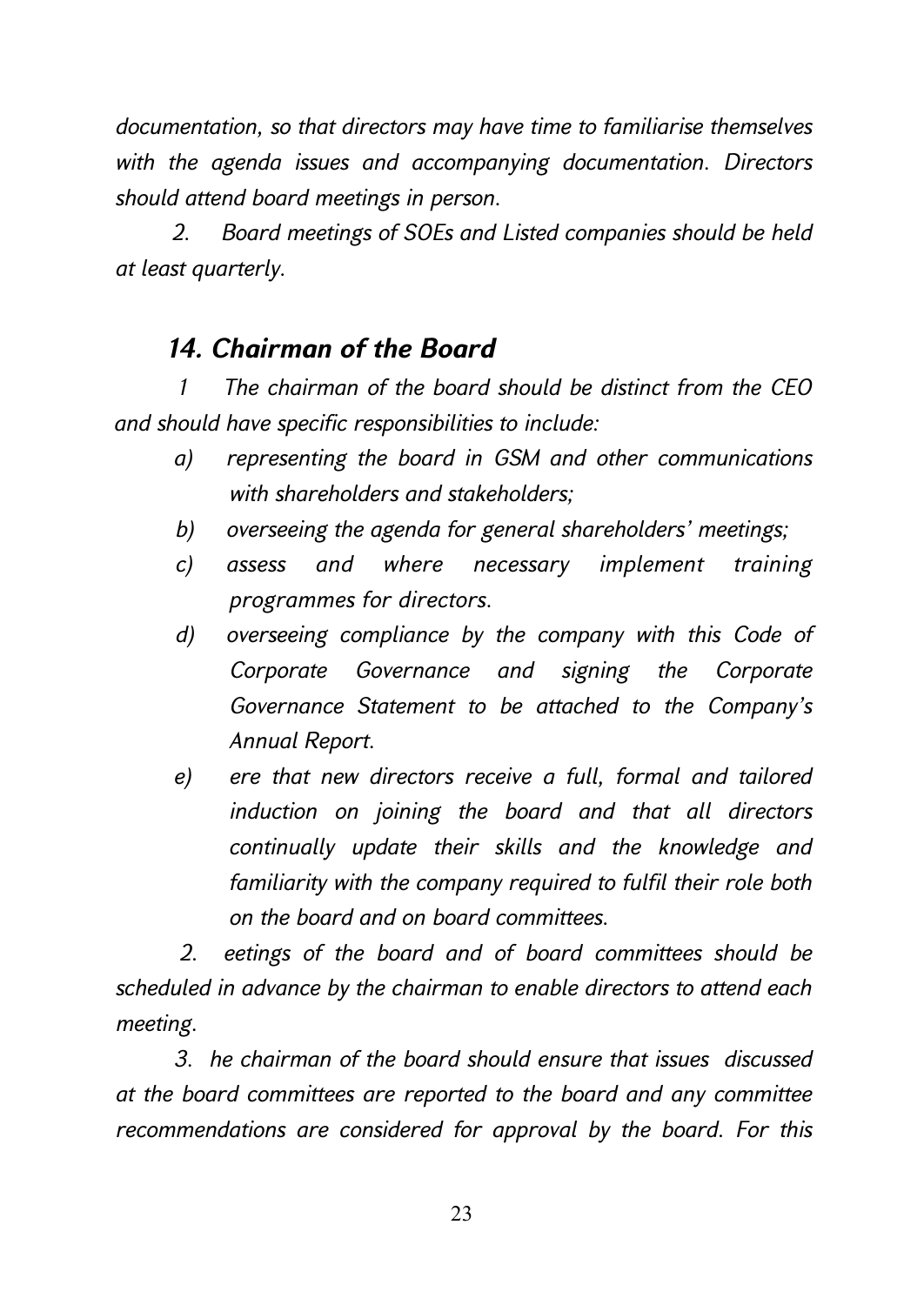*purpose, the chairman of the board should give the floor to the chairman of each board's committee for a short presentation.* 

*4. The chairman of the board should be non-executive or independent.* 

#### *15. Indemnification and Insurance of Directors*

*1. By-laws should include provisions for directors' indemnification.* 

*2. Companies should insure against the risk of losses arising from the actions of directors.* 

#### *16. Audit Committee*

*1. Companies should establish an audit committee comprised of non-executive directors, where the chairman and a majority of members are independent. It is desirable that the committee member whom the board considers to have recent and relevant financial experience should have a professional qualification from one of the professional accountancy bodies. Experience of corporate financial matters is required. The availability of appropriate financial expertise will be particularly important where the company's activities involve specialised financial activities.* 

*2. The audit committee reports to the board, identifies any matters in respect of which it considers that action or improvement is needed, makes recommendations as to the steps to be taken and has the following exclusive tasks and responsibilities:* 

*a) to monitor the integrity of the financial statements of the company and any announcements of the company's financial performance, reviewing significant financial reporting judgments contained in them, review and recommend for board and shareholders' approval quarterly and annual statements;*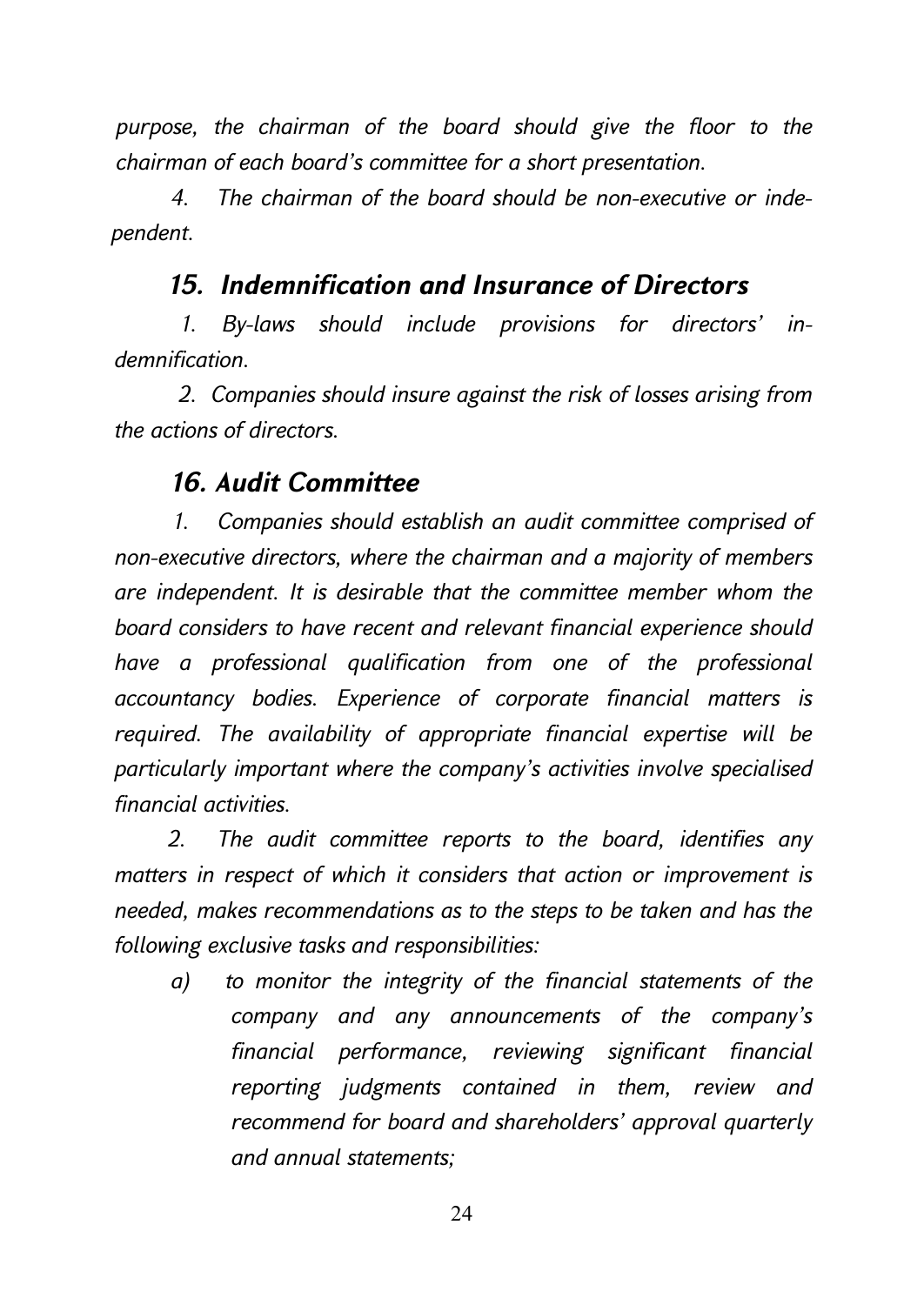- *b) to review the company's internal control, internal audit, compliance and risk management systems;*
- *c) to oversee the activities of the internal auditors;*
- *d) to make recommendations to the board, for it to put to the shareholders for their approval in the General Shareholders Meeting (GSM), on the election of the external auditor, their proposed remuneration and the terms of engagement, subject to final approval by the shareholders*
- *e) to receive and discuss the external auditors report including any issues and recommendations raised by the external auditor on internal control weaknesses;*
- *f) to review and monitor the external auditor's independence and objectivity and the effectiveness of the audit process, taking into consideration relevant national professional and regulatory requirements; and*
- *g) to meet with external auditors at least once a year to discuss audit-related issues.*

*3. Where legislation permits, an increase in the company's capital by contribution other than in cash, should be valued by independent experts appointed by the Audit Committee.* 

#### *17. Other Board Committees*

*1. The board may establish other board committees (e.g., nomination committee, remuneration committee, risk-management committee and corporate governance committee) charged with specific tasks and responsibilities.* 

*2. Banks' boards should also establish risk management, strategic planning and investment committees charged with specific tasks and responsibilities.*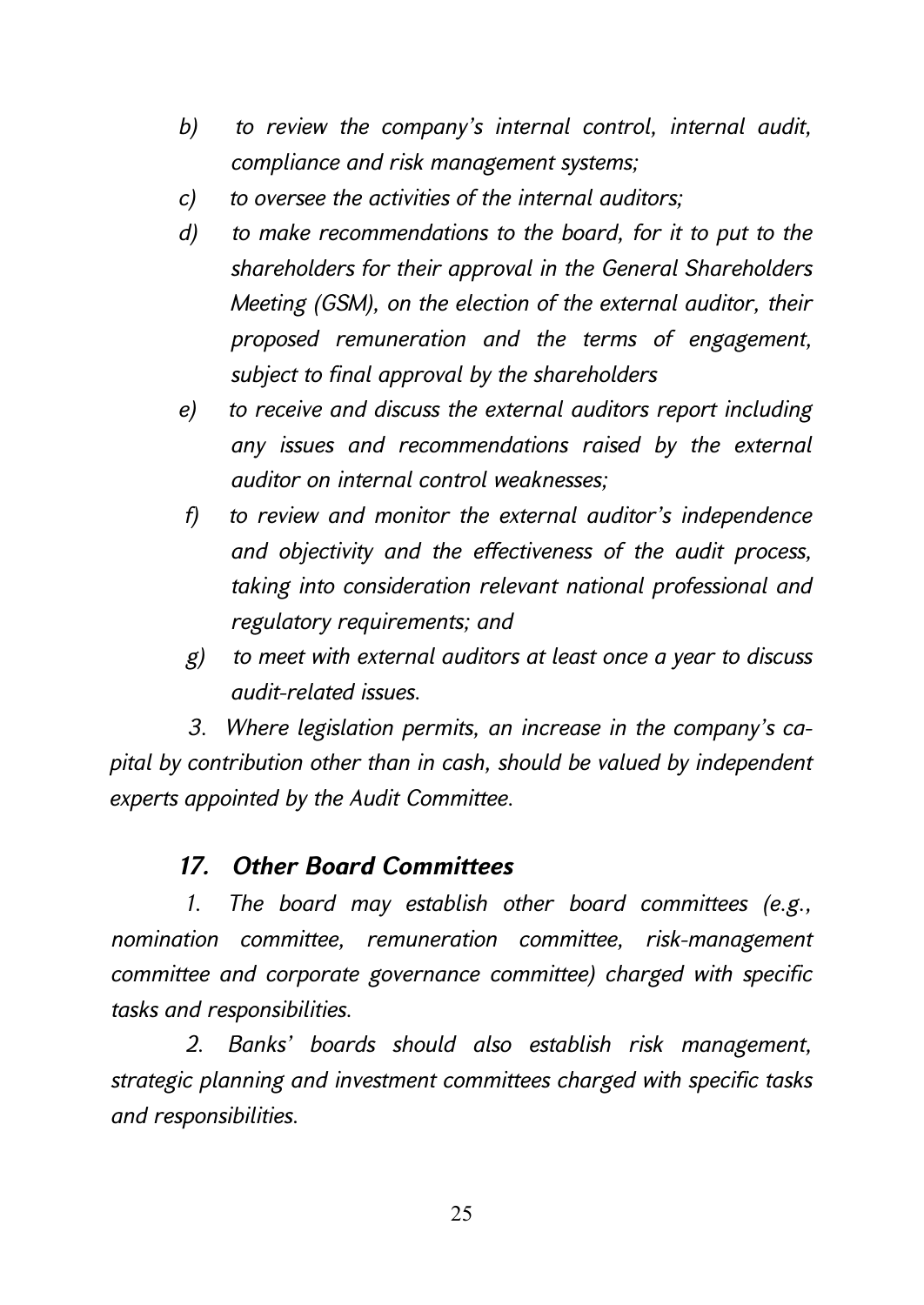*3. SOEs should have a board's nomination committee to handle the recruitment of board members of SOEs, establish terms of references for board members, advertise widely (including on the SOE web site) to ensure transparency and objectivity, operate a selection panel to include the SOE's chairman and CEO, and assess candidates systematically based on their experience and qualifications and relevance thereof to the terms of references.* 

*4. Other board committees should be comprised of a majority of non-executive directors, where at least one is independent. Only directors should be member of board committees.* 

*5. Other board committees should be chaired by independent director.* 

*6. Minutes of each board committee's meeting are prepared, circulated, signed and archived, not later than the next committee's meeting.* 

# *18. Board Committees' Operations*

*1. All board committees should function according to terms of references established by the board and disclosed to shareholders. The terms of reference should include provisions regarding the quorum and voting procedures. The chairman of each board committee is in charge of reporting to the board.* 

- *2. All board committees have the right to:*
- *a) Request documents, reports, explanations, and other relevant information from the officers, executives, and employees of the company and its advisors;*
- *b) Invite the company's officers, executives, employees, and advisors, to their meetings as observers to question them, and seek explanations and clarifications;*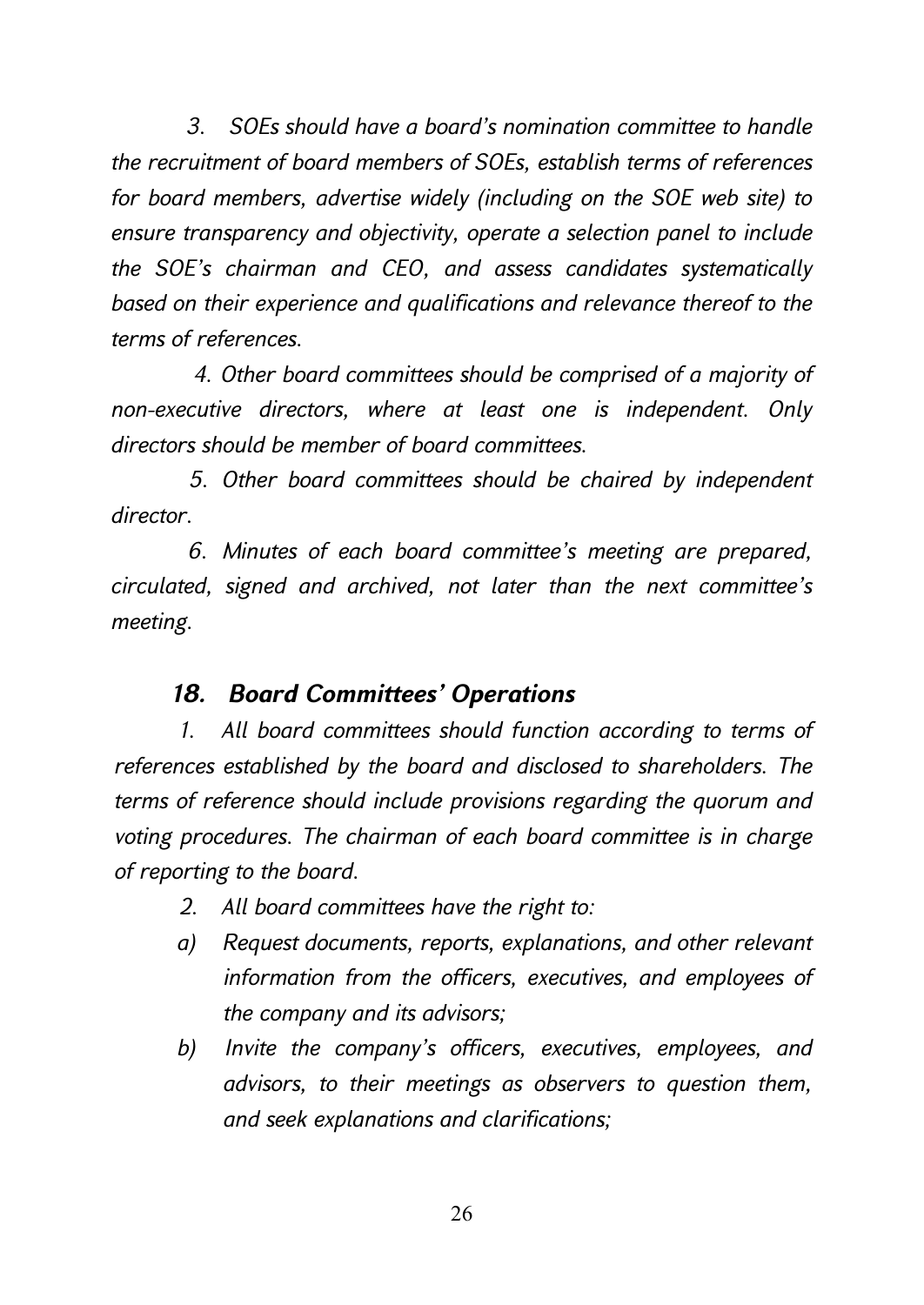- *c) Utilize the services of outside consultants, experts, and advisers – committees need to have separate budgets;*
- *d) Request special investigations as required, and utilize the services of independent experts in doing so;*
- *e) Perform any other duties as may be required by the board within the scope of authority of the committee.*
- *3. Board committees shall conduct an annual review and assessment of the adequacy of the by-laws in the area of their competence, and make such recommendations to the board regarding any changes to the by-laws deemed advisable.*
- *4. Board committees shall meet and report to the board on a regular basis, but not less than once every three months. Board committees shall make such report to the board as soon as feasible after every meeting. The Board committee meetings should precede the regular board meeting.*
- *5. Board committees members shall:*
- *a) Participate in the activities and work of the committee in which they are member, and attend all meetings;*
- *b) Keep abreast of the sectors of the committee's specific competence;*
- *c) Inform the board of any changes in their independent status or any conflict of interest regarding decisions to be made by the committee; and*
- *d) Annually review and evaluate the performance of the committee and report to the board.*

#### *19. Remuneration of Directors*

*1. Non-executive and independent directors are remunerated in accordance with the responsibilities that they are expected to fulfil, as stated in the terms of reference.*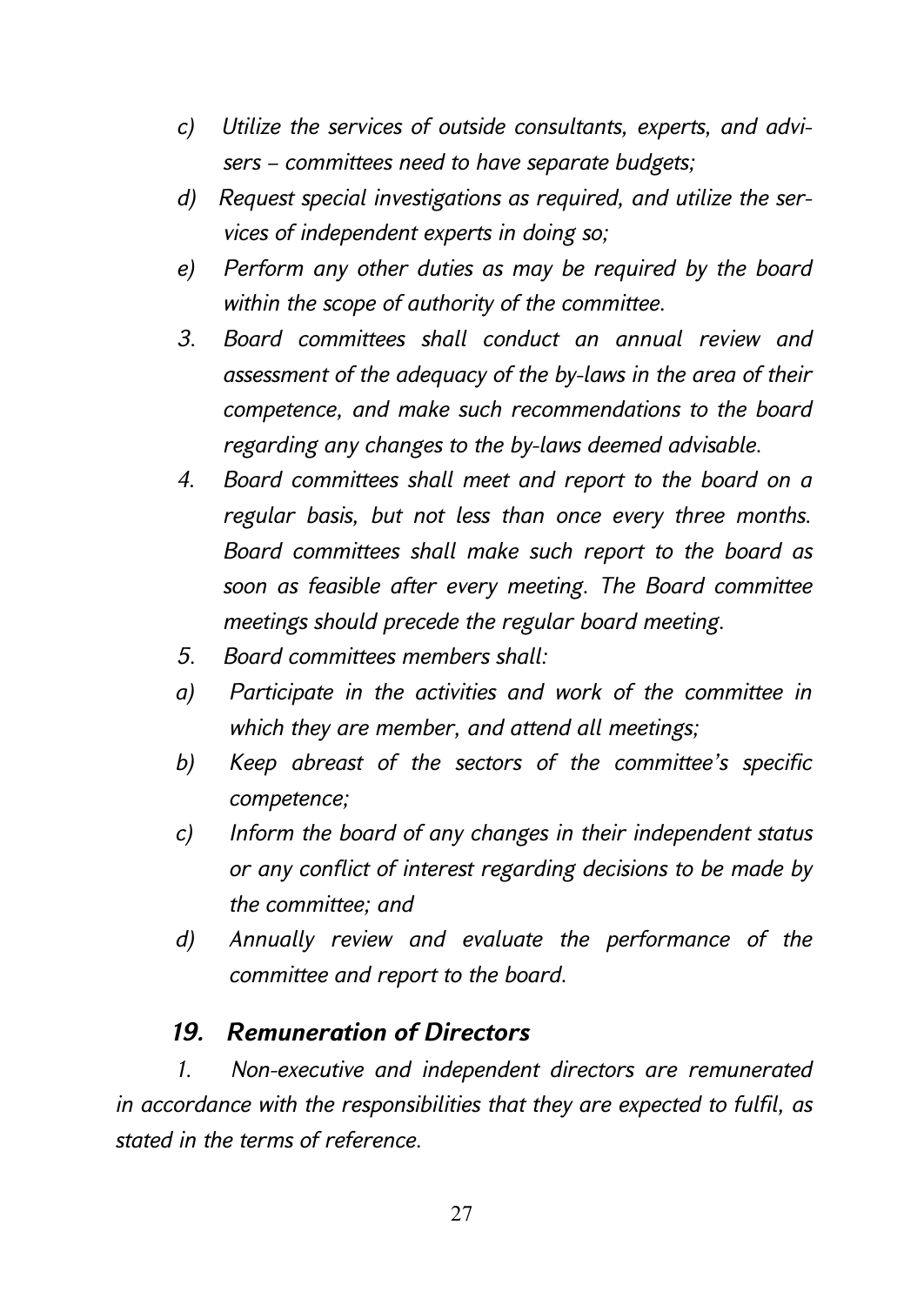*2. In addition to the remuneration paid to all non-executive directors, each company should consider the further remuneration that should be paid to members of the board committees, to recompense them for the additional responsibilities of membership. Consideration should be given to the time members are required to give to committee business, the skills they bring to bear and the onerous duties they take on, as well as the value of their work to the company. The level of remuneration paid to the members of the committee should take into account the level of fees paid to other directors. The chairman's responsibilities and time demands will generally be heavier than the other members of the committee and this should be reflected in his or her remuneration.* 

*3. Executive directors should not receive any additional remuneration as board members or member of board committee.* 

*4. Non-executive and or independent directors of SOEs should be remunerated at similar levels to the private sector in order to attract a high quality of directors.* 

*5. All directors should be reimbursed for costs related to their participation to board's meetings and board committees' meetings.* 

#### *20. Board's Evaluation*

*1. There should be an annual evaluation of the board's performance. The responsibility for the organisation of the annual evaluation should vest in the board's chairman. External or independent experts may be used for the board's evaluation. The board should develop a policy and procedures for the annual evaluation.* 

*2. Companies should confirm in their Annual Report that the board's evaluation has taken place.*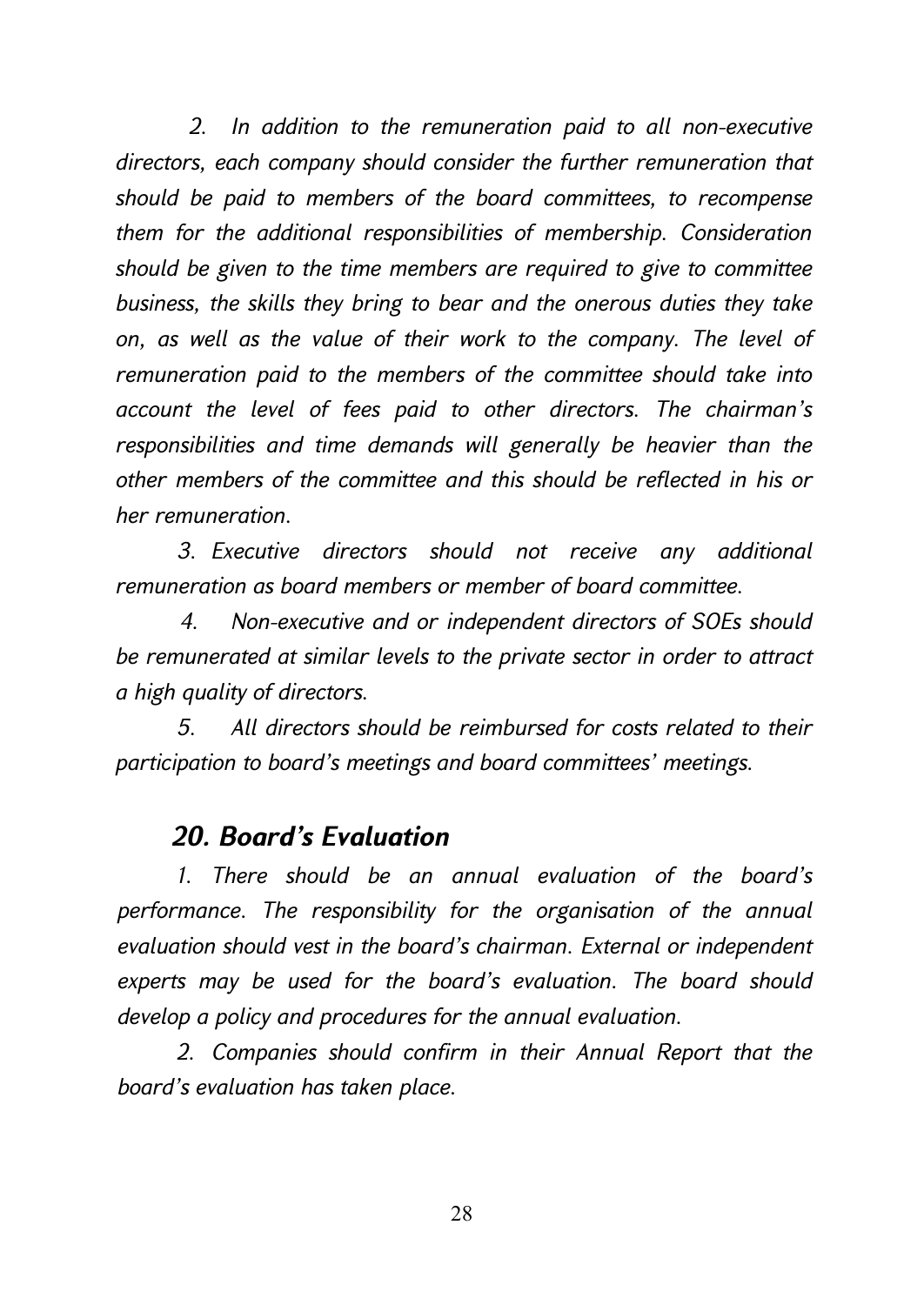#### *21. New Directors Orientation and Director's Training*

*1. All directors should receive induction on joining the board and should regularly update and refresh their skills and knowledge.* 

*2. The chairman should ensure that the directors continually update their skills and the knowledge and familiarity with the company required to fulfil their role both on the board and on board committees. The company should provide the necessary resources for developing and updating its directors' knowledge and capabilities. To function effectively, all directors need appropriate knowledge of the company and access to its operations and staff.* 

*3. The chairman should ensure that new directors receive a full, formal and tailored induction on joining the board. As part of this, directors should avail themselves of opportunities to meet major shareholders.* 

*4. The chairman should regularly review and agree with each director their training and development needs, including corporate governance issues.* 

#### *22. Corporate Secretary*

*1. Companies should appoint a corporate secretary. The corporate secretary helps the governing bodies perform their duties and execute their responsibilities.* 

*2. The corporate secretary is a full-time staff member, with impeccable reputation appointed by and accountable to the board. The board determines the terms of references for the corporate secretary. The board determines the remuneration of the corporate secretary. The corporate secretary reports to the board on compliance with the company's by-laws, other internal corporate rules and policies and assists the board in reporting the company's compliance with this Code*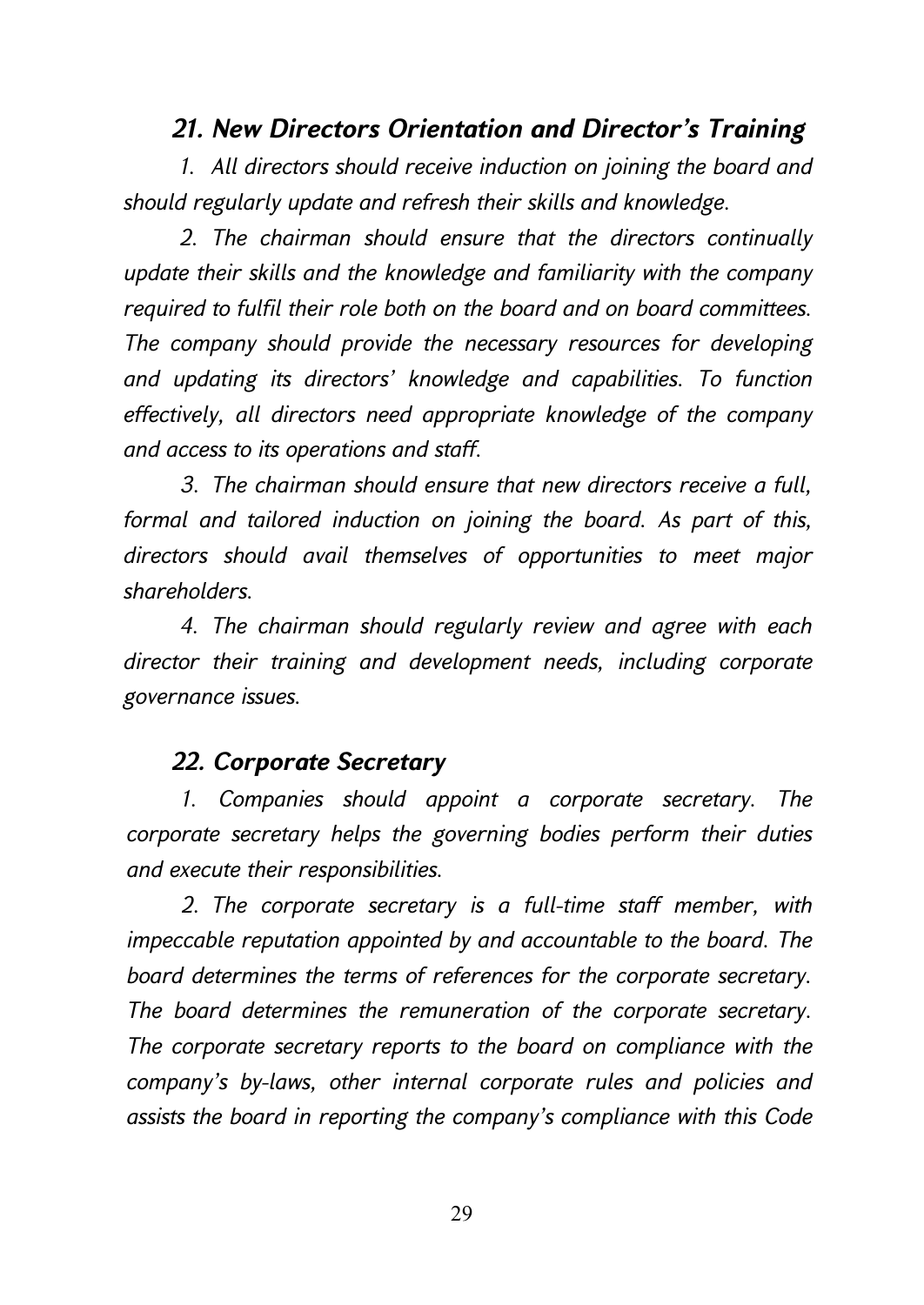*of Corporate Governance in the Annual Report and on the company's web site.* 

- *3. The corporate secretary is in charge of the following functions:*
- *a) Facilitating the efficient administration of board meetings ncluding their planning, calling, conducting and recordkeeping consistent with the law, the securities market's regulations and with the company's articles and bylaws.*
- *b) Ensuring that the conduct of the general meetings is consistent with the law, the securities market's regulations and with the company's articles and bylaws.*
- *c) Ensuring timely, accessible and accurate filing of corporate statutory records as required by the law, stock market regulations and by the company's articles and bylaws.*
- *d) Serving as liaison (together with an investor relations area) and ensuring compliance with the exchanges and markets on which the company's securities are listed or registered.*
- *e) Supporting effective board administration and serving as liaison between the directors and management.*
- *f) Assisting and advising the chairman of the board on the company's compliance with the corporate governance requirements of RA laws, this Code and other internal corporate rules and policies, the company charter and bylaws and any other relevant laws or regulations, and overseeing the publishing and dissemination of the company's Annual Reports and additional information, including the company's by-laws and the Corporate Governance Statement evidencing compliance with and explaining deviations from this Code.*
- *g) Coordinating communications with shareholders and assisting with shareholder relations.*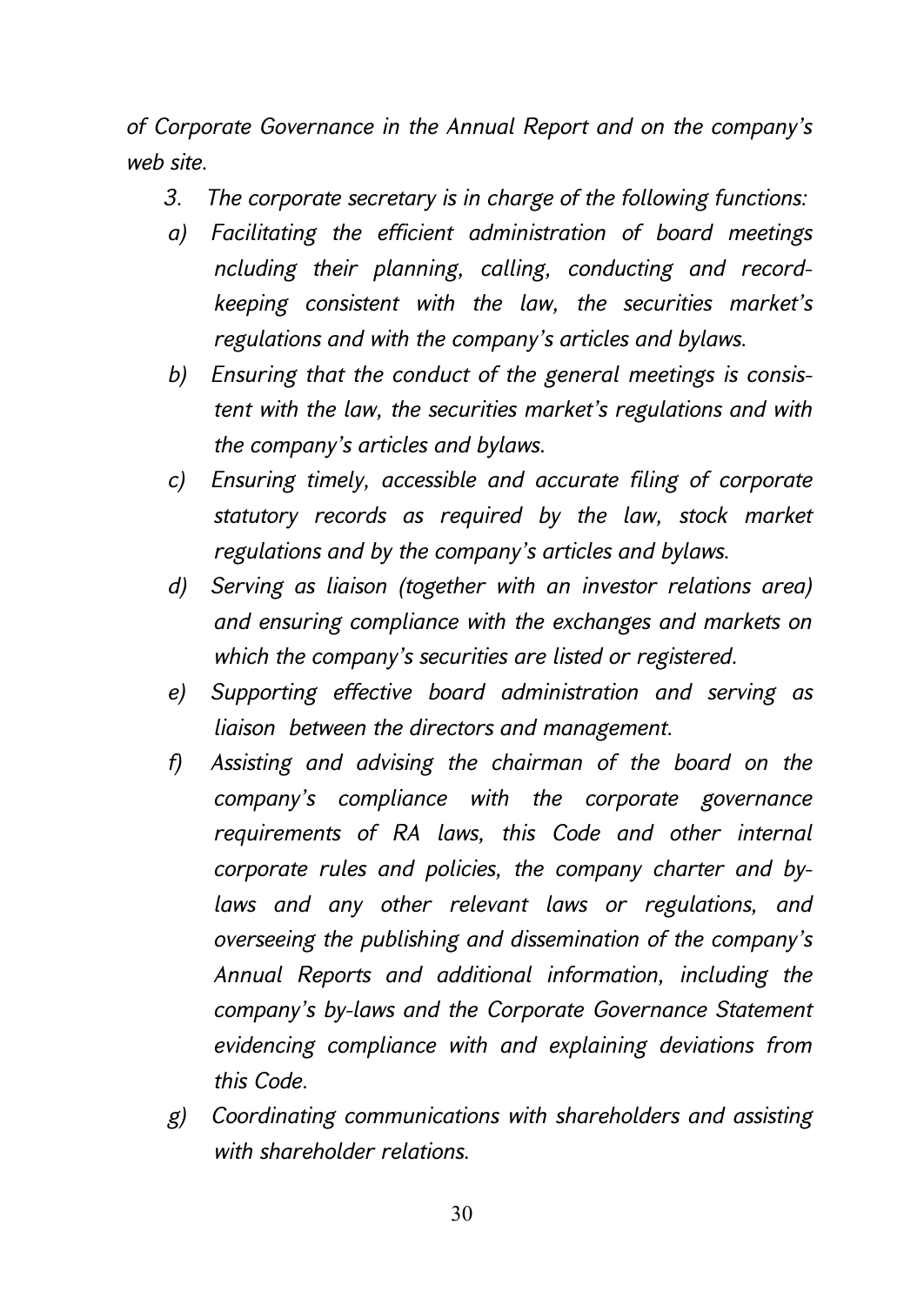*h) Monitoring and arranging procedures for compliance with relevant regulatory and legal requirements, providing clarifications to the board regarding the requirements of RA laws, this Code, rules of corporate conduct for the company, charter and other legal acts, and introducing to newly elected board members this Code and the legal acts regulating the company's corporate governance and provides any clarifications requested.*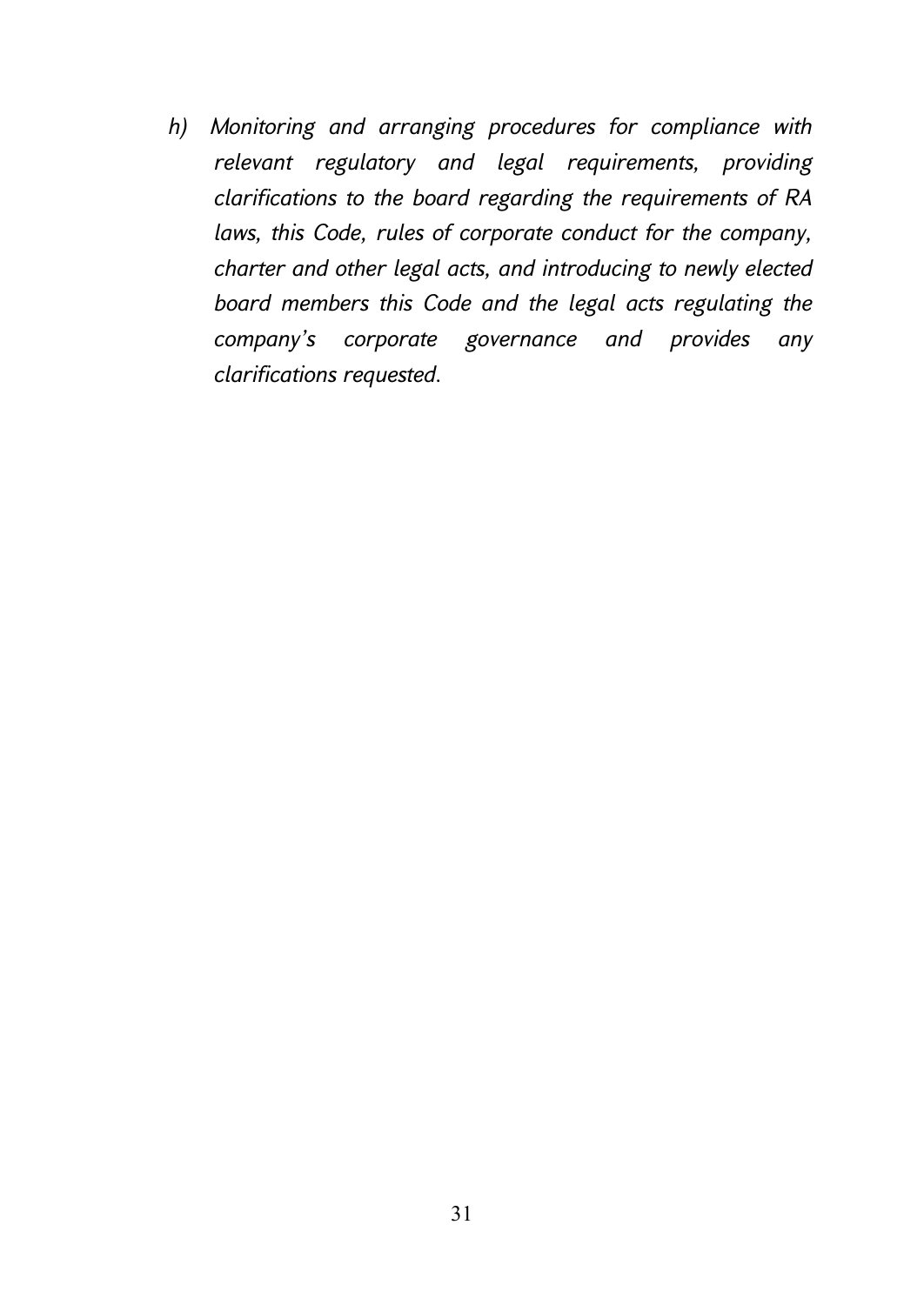# **Chapter 3. Disclosure and Transparency**

*The OECD Principles recommend that "The corporate governance framework should ensure that timely and accurate disclosure is made on all material matters regarding the corporation, including the financial situation, performance, ownership, and governance of the company."* 

*An effective disclosure regime that promotes real transparency is a pivotal feature of market-based monitoring of companies and is central to shareholders' ability to exercise their ownership rights on an informed basis. A strong disclosure regime help attracting capital and maintaining confidence in the capital markets. By contrast, weak disclosure and nontransparent practices contribute to unethical behaviour and to a loss of market integrity at great cost, not just to the company and its shareholders but also to the economy as a whole. Shareholders and potential investors require access to regular, reliable and comparable information in sufficient detail for them to assess the stewardship of management, and make informed decisions about the valuation, ownership and voting of shares. Insufficient or unclear information may hamper the ability of the markets to function, increase the cost of capital and result in a poor allocation of resources.* 

*The cornerstone of a disclosure policy is the publication of a comprehensive Annual Report, including Annual Accounts with a report from independent external auditors. Companies are also encouraged to make use of their website for disclosure of key corporate governance information.* 

*Armenian legislation already provide for a set of rules detailing disclosure duties. This section complements the legislation and recommends practices in line with international standards and best practises.*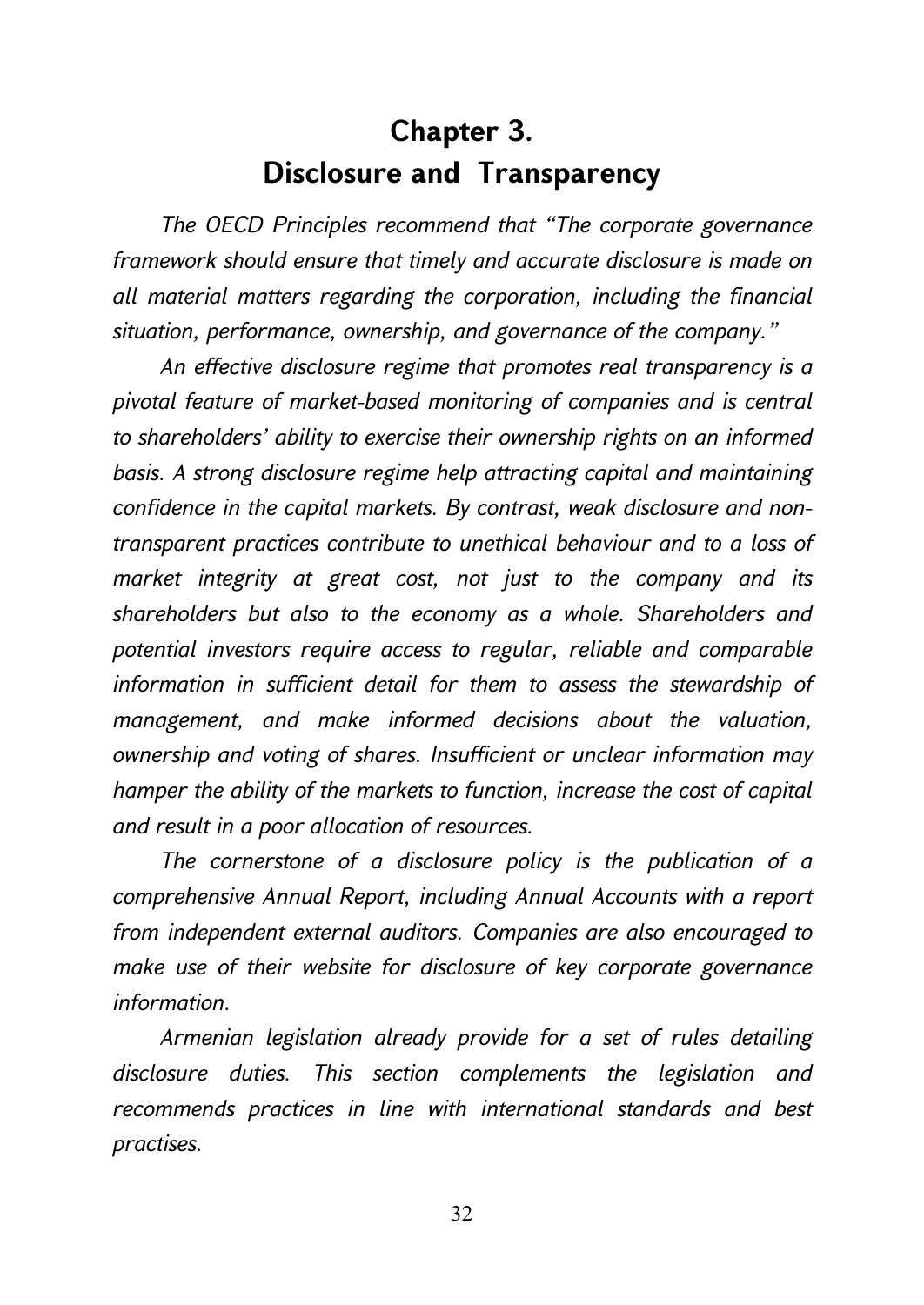# *23. Annual Report*

*1. Companies should prepare and present for shareholders approval an Annual Report.* 

- *2. The Annual Report should include:*
- *a. financial reports prepared in accordance with IFRS;*
- *b. information for the company's stakeholders, which enables them to assess the company's contribution to securing economic stability, social welfare and environmental safety.*
- *c. external auditor's conclusion;*
- *d. list of the company's major (greater than 10%) beneficial shareholders;*
- *e. reference to the company's web site where the company's code of ethics is posted;*
- *f. Corporate Governance Statement. The Statement shall evidence the company's compliance with this Code of Corporate Governance. The Statement shall also include the company's report with detailed explanations in case of any deviance from this Code of Corporate Governance;*
- *g. list of company's related parties and list of related party transactions where the value of the transaction exceeds 2% of the company's total assets. In particular, the Annual Report shall:* 
	- *Provide the definition of related parties;*
	- *Describe the relationships between parents and subsidiaries;*
	- *Describe what proportion of the company's transactions involve related parties;*
	- *Provide information regarding related party transactions separately for each category of related parties;*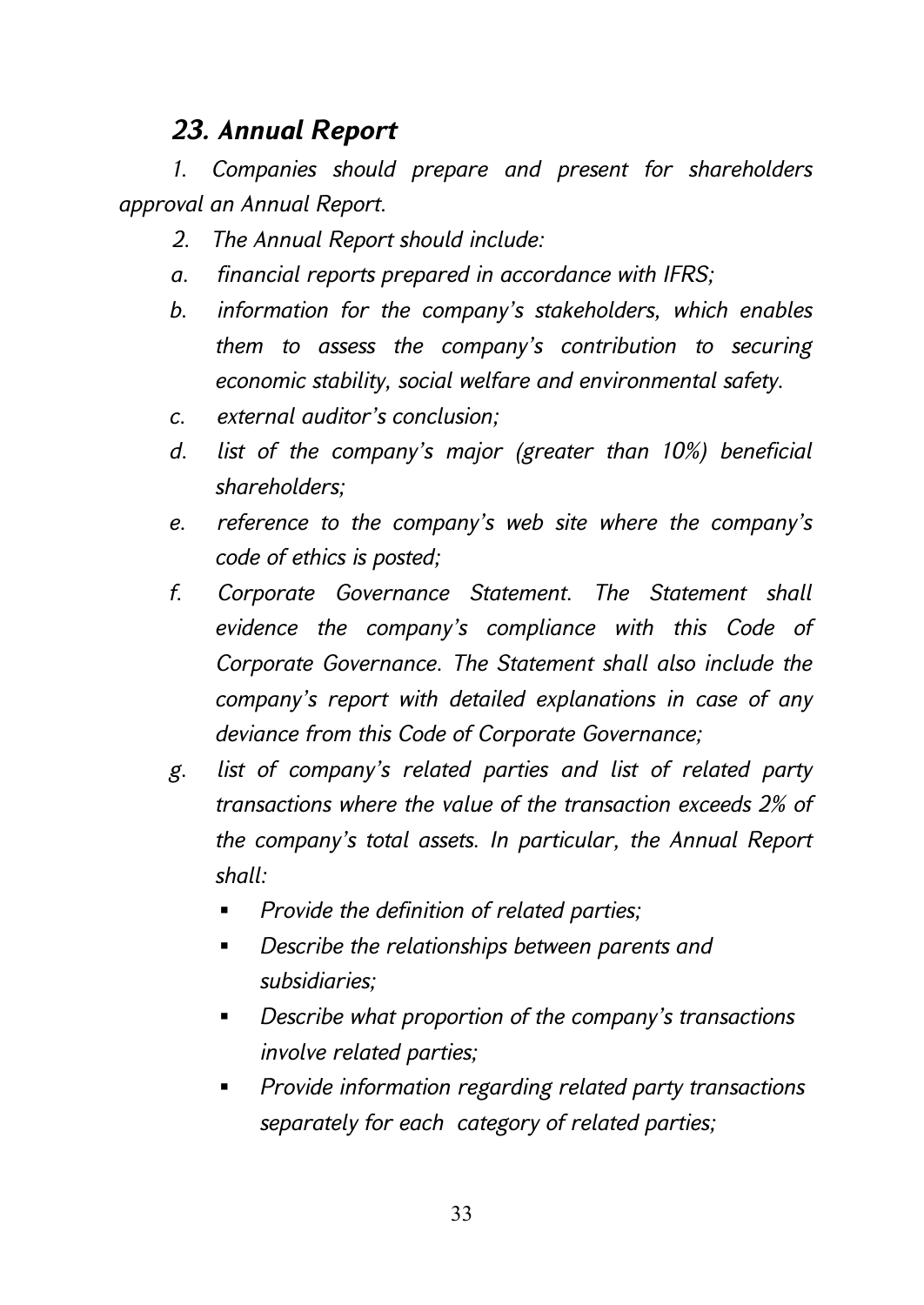- *State fairness of the terms and conditions of a related party transaction;*
- *Specify the absence of related party transactions;*
- *Describe the company's policies and procedures for the review, approval, or ratification of any transaction required to be reported.*
- *h. names and brief bios of directors, including names of directors considered independent, those resigning or removed during the year, together with the remuneration of all directors who served during the year and records of their attendance at board meetings;*
- *i. name and remuneration of external auditors and disclosure of the results of the test of the auditor's independence. The remuneration of external auditors should be disclosed to shareholders at the GSM, when the external auditor is appointed;*
- *j. description of the company's structure, including subsidiaries, branches and parent companies and crossshareholdings with other group or affiliated companies.*
- *k. directors' Report summarising the performance for the past year, risk factors, prospects for the coming year, company strategy, major transactions during the year, any major changes in the business undertaken by the company, explanations of major changes in financial performance in comparison with the preceding year, proposed allocation and distribution of profits, including proposed dividends;*
- *l. compensation of directors and senior executives (including the CEO and Chief Accountant).*
- *m. list of number and class and classes of shares issued and summary of rights for each class of shareholders.*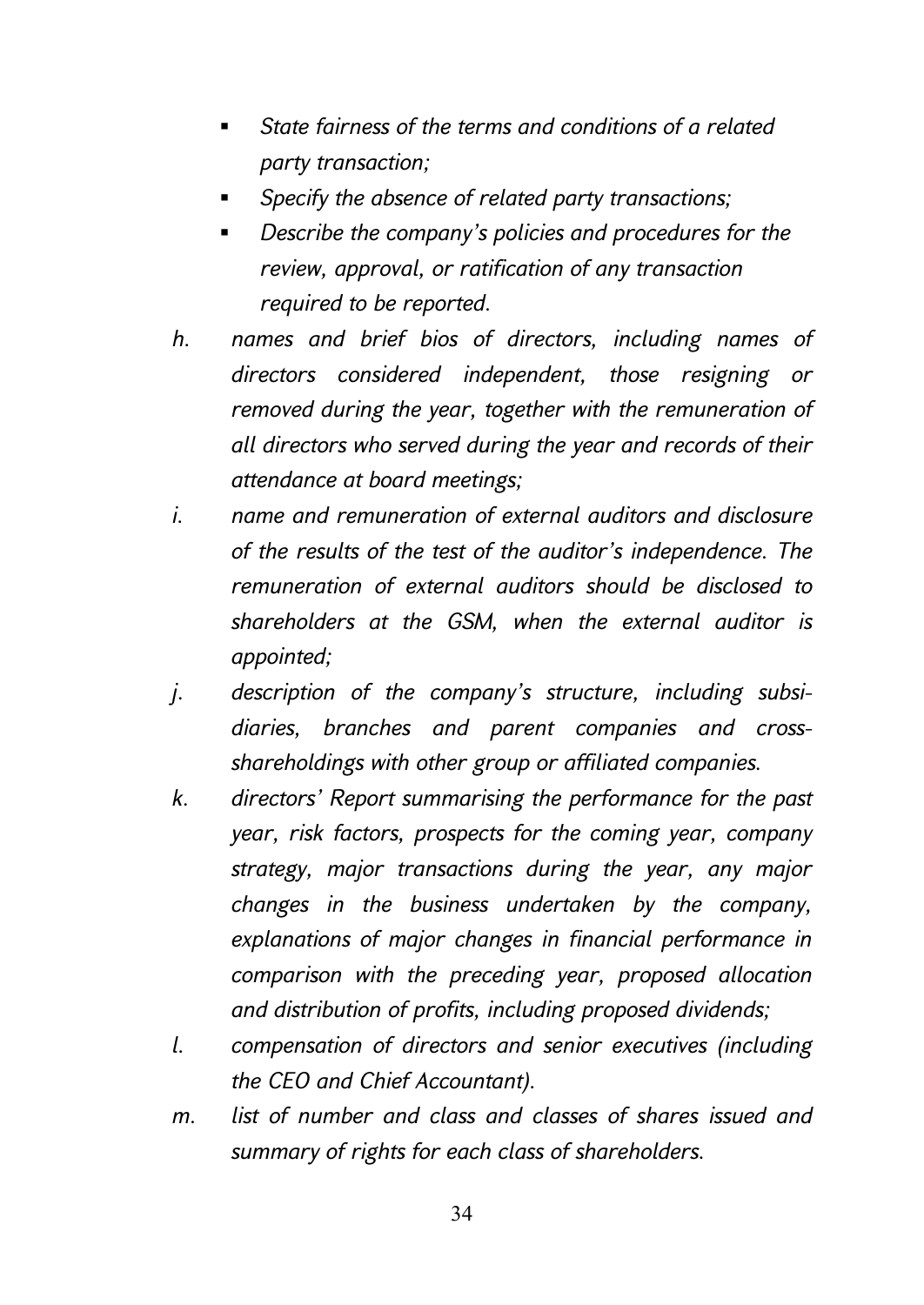# *24. Company's Web Site*

*1. Companies should have a web site accessible to all stakeholders for the disclosures required in this Code of Corporate Governance. The web site should be updated regularly, to ensure that required disclosure of information is done so in a timely manner. Documents and information posted on the web site should be available in Armenian and at least in one foreign language.* 

*2. All documents to be discussed at the GSM should be posted on the company's web site and be available to the public.* 

*3. The company web site should include a section dedicated to corporate governance which is regularly updated. This section should include:* 

- *a. Company's Act of Incorporation and charter), inclusive of all amendments in force.*
- *b. Terms of reference for all directors.*
- *c. Terms of reference for the board(s), board committees and corporate secretary;*
- *d. The company's policy on annual evaluation of the board.*
- *e. The minutes of the GSM for the previous 5 years;*
- *f. The approved dividend policy.*
- *g. The company's identified stakeholders and its policies for dealing with those stakeholders.*
- *h. The Corporate Governance Statements for the last 3 years;*
- *i. The company's structure and cross-shareholdings;*
- *j. The Annual Reports for the past three years.*

*4. The SOE web site should disclose how the State plans to exercise its role in corporate governance, the State's ownership policy which should include profit maximisation goals and/or the way to achieve social objectives - and how the State will implement this policy. The disclosure should include any areas of State's decision making over*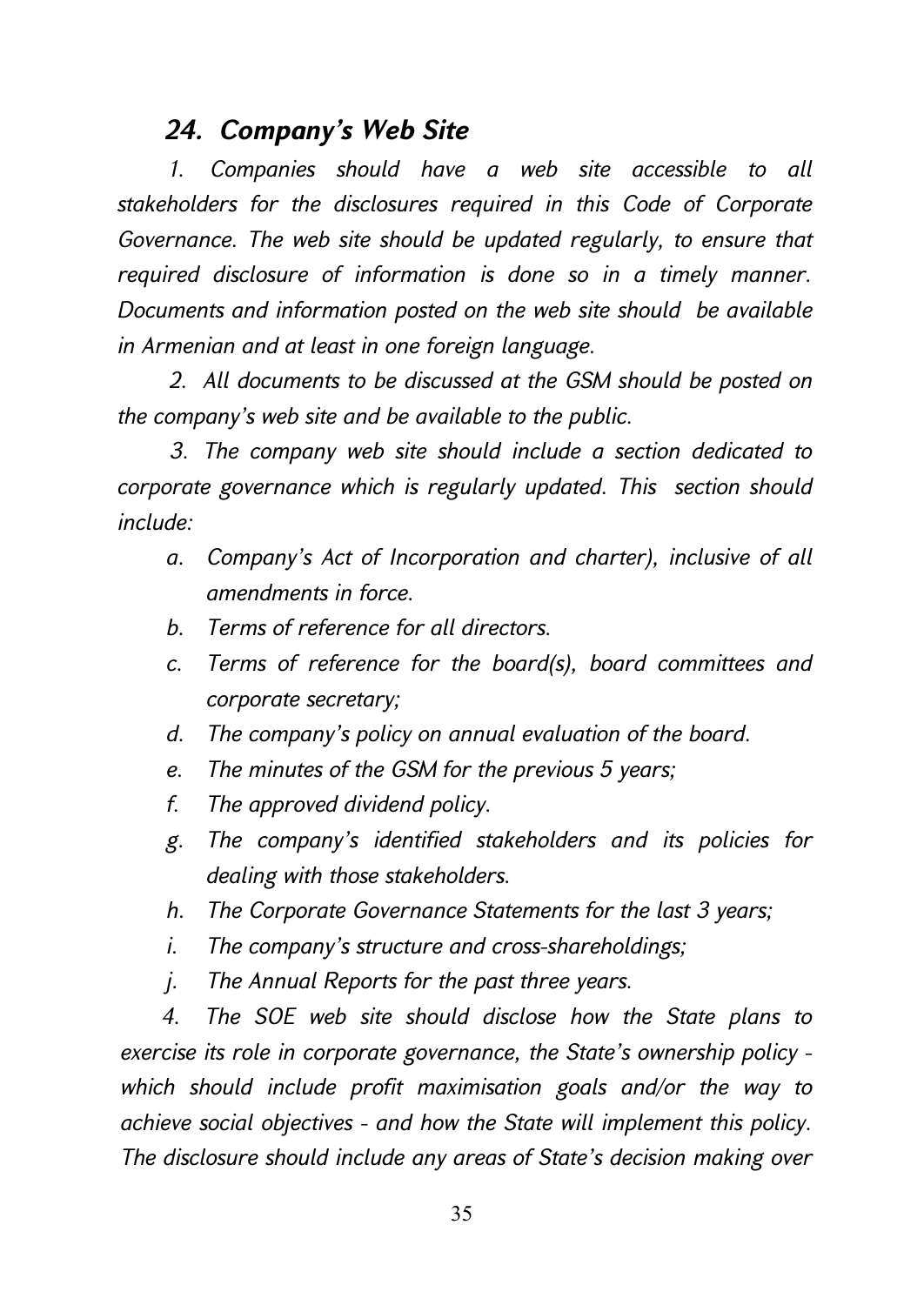*the SOE's operations that are not delegated to the board and on whether the SOE is subject to any specific regulatory oversight and how this oversight is exercised. The SOE website should also include information on performance criteria to be followed by the board and any relevant information for stakeholders.* 

# *25. Disclosure by the State*

*1. The identity of the State entity exercising ownership of the SOE and the shareholding directly or indirectly belonging to the State should be disclosed in the Annual Report and on the SOE web site.* 

*2. The disclosure in the Annual Report of related party transactions should include disclosures of any financial assistance, received from the State and commitments made on behalf of the SOE, any State aid, subsidies or grants of which the SOE has been a recipient and any business relations that may exist between the SOE and other companies.* 

*3. Loans to directors, shareholders, key executives, auditors, company lawyers or any other person who has access to confidential information on the SOEs activities, should not be authorised. If there are any such loans, they should be clearly disclosed in the Annual Report.* 

#### *26. Disclosure of Insider Dealing in listed companies*

*1. Companies should establish "trading windows" during which there are no restrictions on directors trading their shares. Directors should immediately disclose (at least on the Company's website) any trading of their shares conducted outside the "trading windows", as well as any trading of 10% and more of the company's shares owned by them conducted during the "trading window"*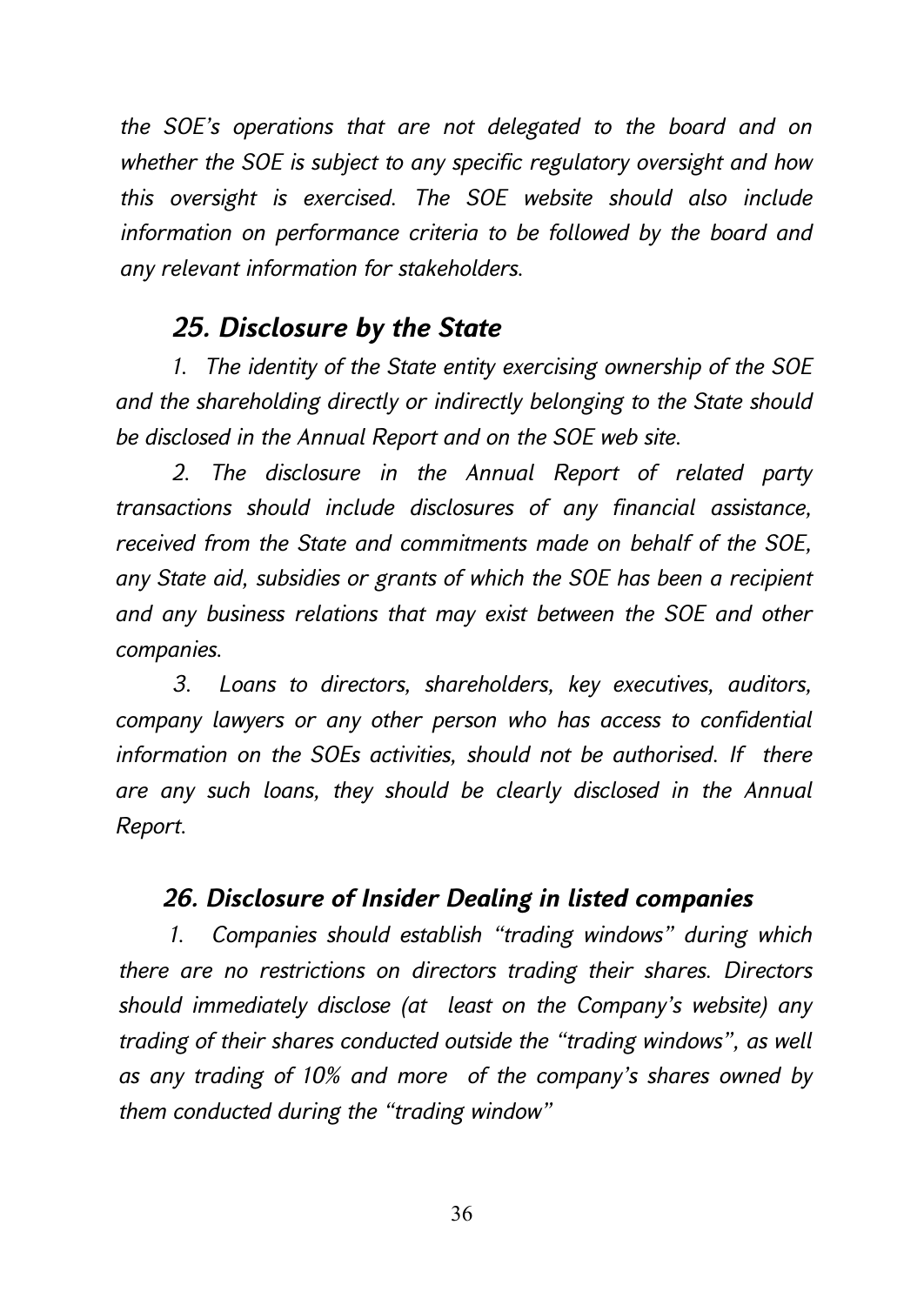*2. The periods and conditions of "trading windows" shall be defined by the Company's board or set out in the Company's by-laws.* 

*3. "Trading windows" should be in those periods following the publication of brief information on the company which is subject to periodic publication. During "trading window" periods the Company should refrain from such activities that could have a significant effect on the value of the Company's shares, and which have not been previously disclosed.* 

*4. In cases where there have been delays in or a failure to publish information, the board shall adopt a resolution to delay or cancel the "trading window", and the board members shall refrain from executing contracts to buy or sell the Company's shares.* 

#### *27. Internal Audit*

*1. Companies should set up an internal audit function to provide an independent, objective assurance and consulting activity designed to add value and improve an organization's operations. The internal audit helps the company in accomplish its objectives by bringing a systematic, disciplined approach to evaluate and improve the effectiveness of risk management, control, and governance processes.* 

*2. Internal audit function should be nominated by the Audit Committee and appointed by the Board and report substantively to the board (through the Audit Committee) and administratively to the CEO.* 

- *3. Internal auditor should have the following functions:*
- *a. Reviews adequacy of internal controls.*
- *b. Reviews implementation of internal controls.*
- *c. Periodically audits business operations.*
- *d. Implements the annual work plan for internal audit with a fixed plan of activities but also allowing for appropriate investigation time for matters that emerge over the year.*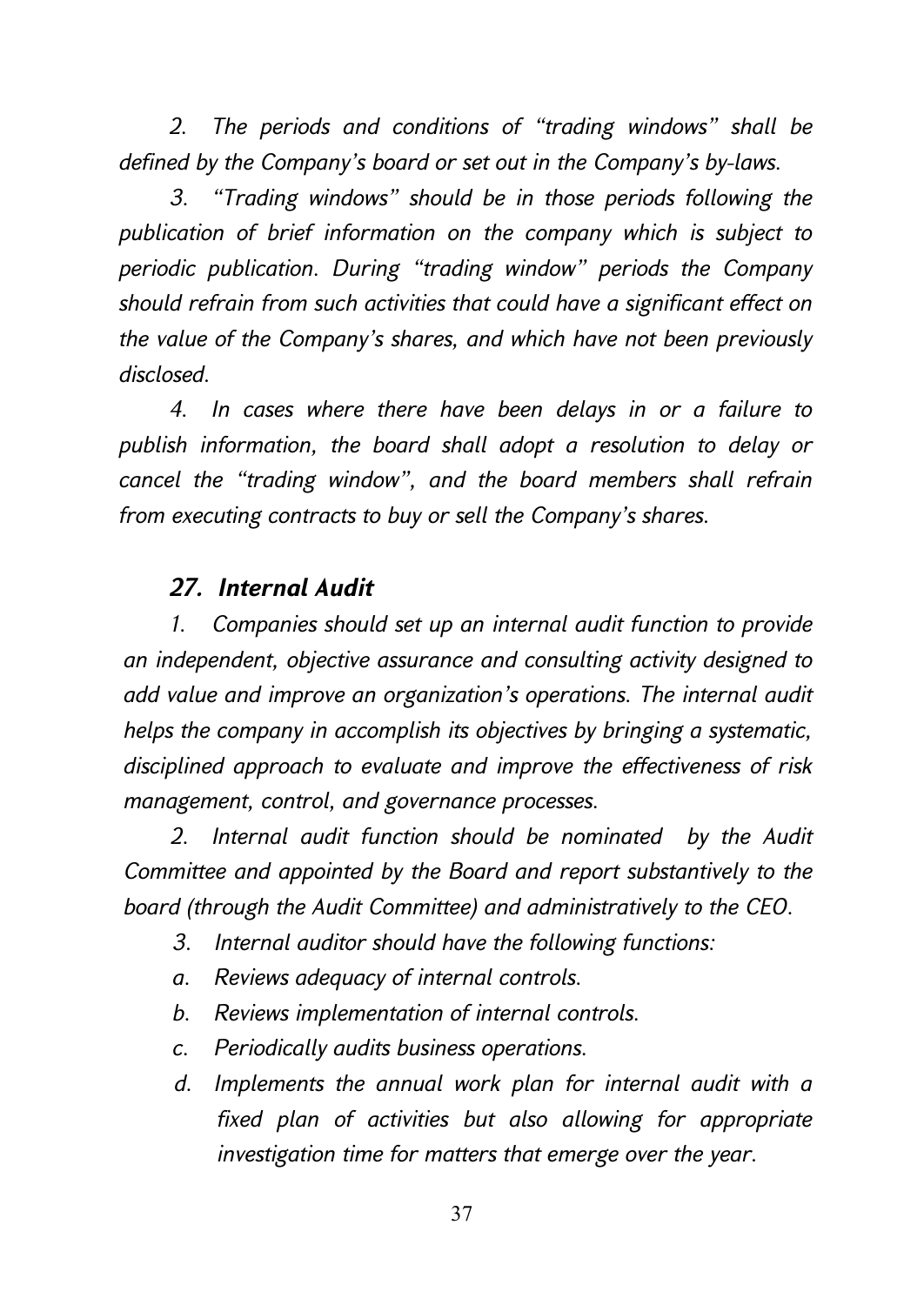- *e. Responds to matters that emerge from appropriate referring bodies (the Board of Directors, CEO and other senior executives).*
- *f. Assists the board with establishing ethics policy and whistle blowing procedures.*
- *g. Periodically reviews and recommends updates in corporate accounting policies and procedures framework.*
- *h. Coordinates audit operations with activities of the External Auditor.*
- *i. Ensures follow-up mechanism to determine if audit recommendations (both internal and external) are implemented within appropriate and agreed timetable.*

# *28. External Auditor*

*1. Companies required to appoint an external auditors should establish a clear test for determining that the external auditor is sufficiently independent from the company, its management or its major shareholders. The establishment of the test and its findings should be monitored by the Audit Committee and disclosed in the Annual Report. Factors in the test of independence should include the level of fees earned by the auditor from other work performed for the company (such as consulting services), the number of years serving the company or other companies in the group, any other business relations between senior partners or executives of the auditor and the company, its controlling shareholders or other companies within the group, past employment by a senior partner or executive of the auditor with the company or with other companies in the group.* 

*2. The company's external auditor shall not allowed to provide the following non-audit services:*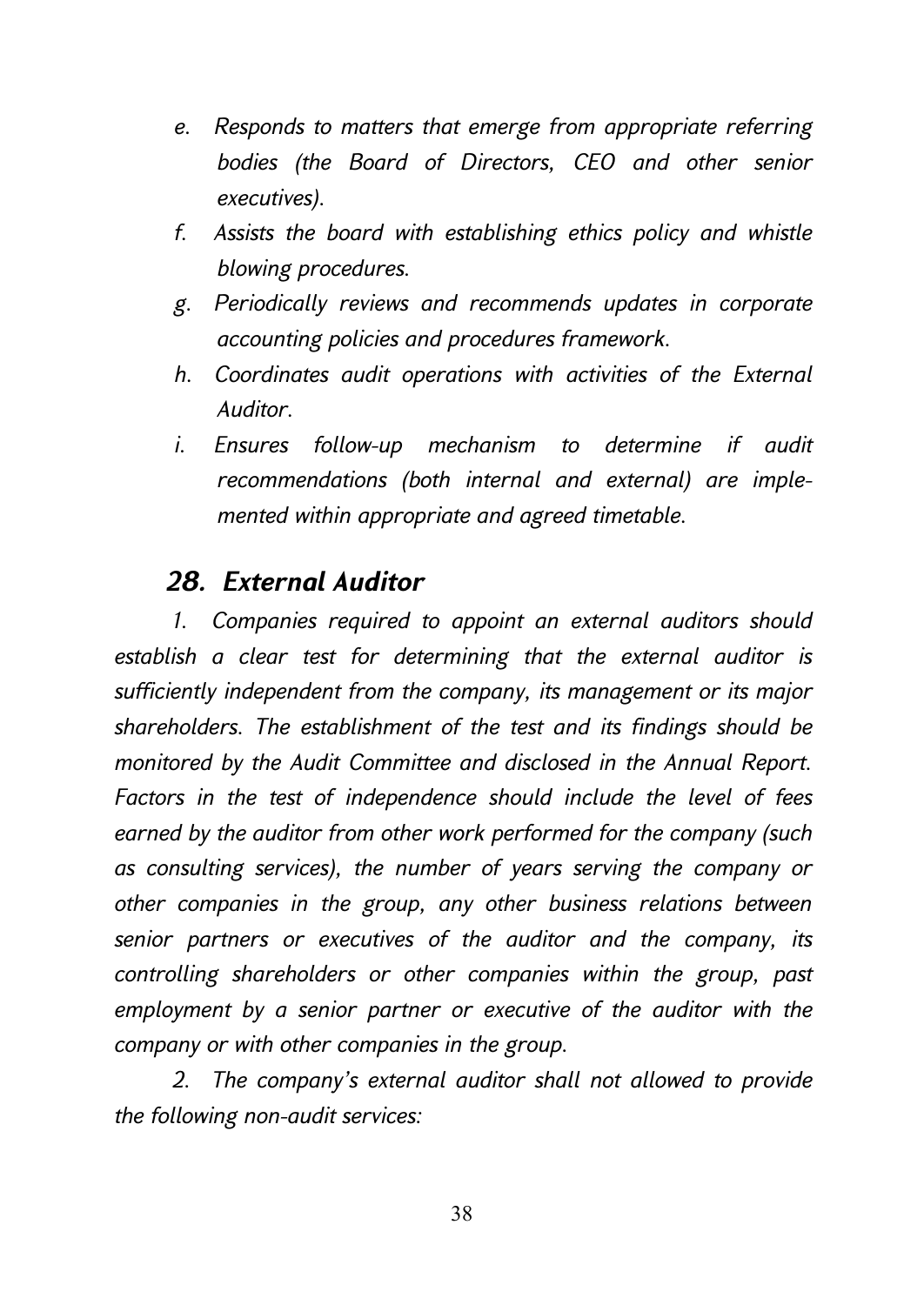- *a. bookkeeping or other services related to the accounting records or financial statements of the audit client;*
- *b. financial information systems design and implementation;*
- *c. appraisal or valuation services, fairness opinions, or contribution-in-kind reports;*
- *d. actuarial services;*
- *e. internal audit outsourcing services;*
- *f. management functions or human resources;*
- *g. broker or dealer, investment adviser, or investment banking services;*
- *h. legal services and expert services unrelated to the audit;*
- *i. any other service that the board determines, by regulation, is impermissible.*

*3. The company's external auditor may provide other non-audit services that are not prohibited by law only with the approval of the Audit Committee and the Board of Directors.* 

*4. When the question of the appointment of the persons undertaking the external audit is discussed at the GSM, details of their remuneration should be disclosed to the shareholders.* 

*Shareholders have the right to request additional information from the board regarding the external auditors' independence.* 

*5. Companies should rotate the partner of the audit firm in charge of the external audit at least every 3 years.* 

#### *29. Code of Ethics*

*1. The board should develop a code of ethics, with clear policies and procedures for directors, management and employees on issues such as: use of confidential information; corporate values; business behaviour; relationship with governments and officials; relationship with competitors; 'whistleblowing' arrangements; use and care of the*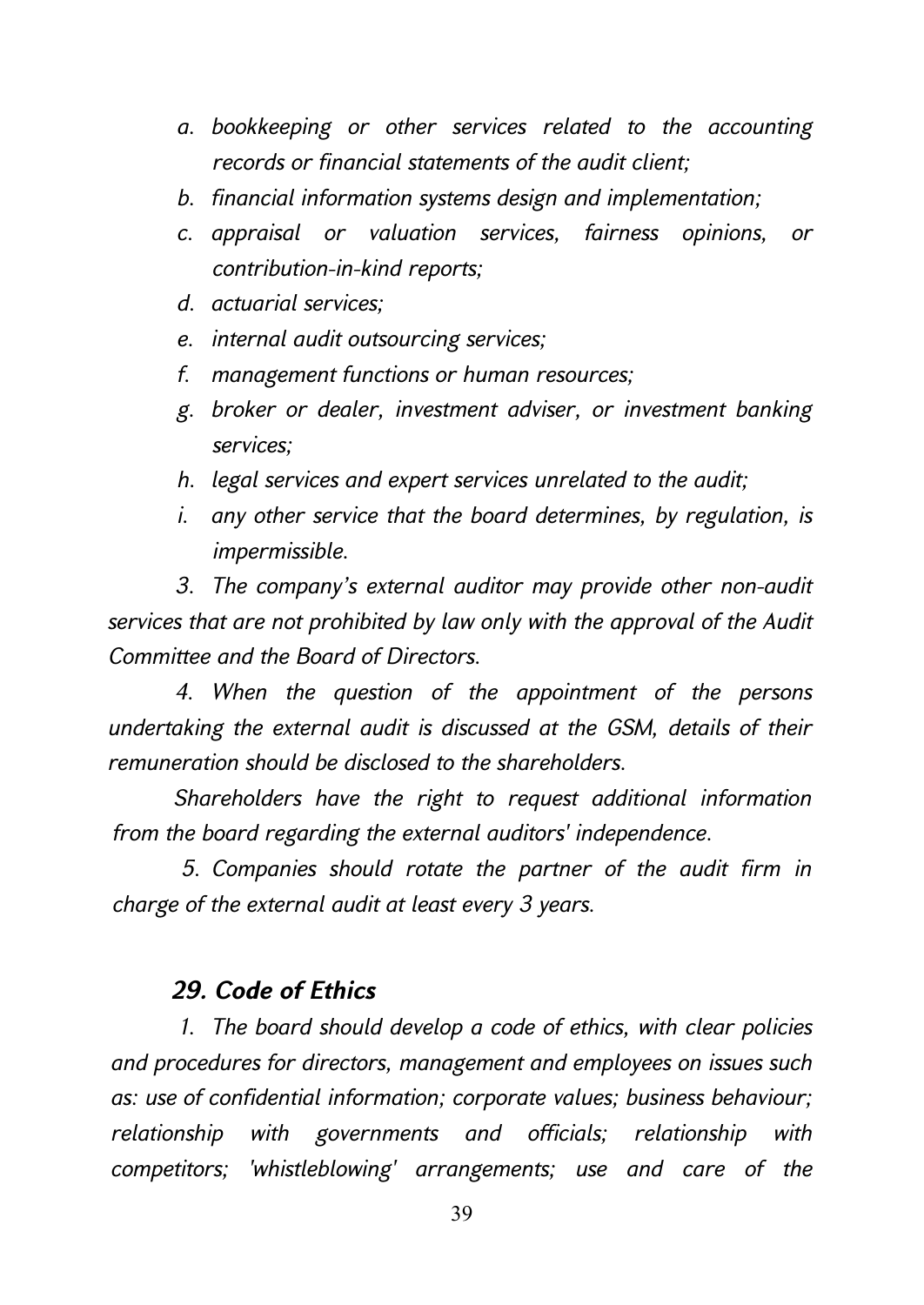*company's property; use of "insider" information; disclosure of potential conflicts of interest; handling of external gifts; observance of laws and regulations; working relations between employees; reporting of breaches of the code of ethics and protecting the confidentiality of such reporting; behaviour towards stakeholders.* 

*2. The Company shall appoint an officer responsible for developing, implementing and communicating programmes of compliance with ethical standards.* 

# *30. Increase of Capital by the Board*

*When the board is approving new share issues or increase of capital implementing the authority granted by the charter or the general shareholders' meeting, it will inform without delay all shareholders.*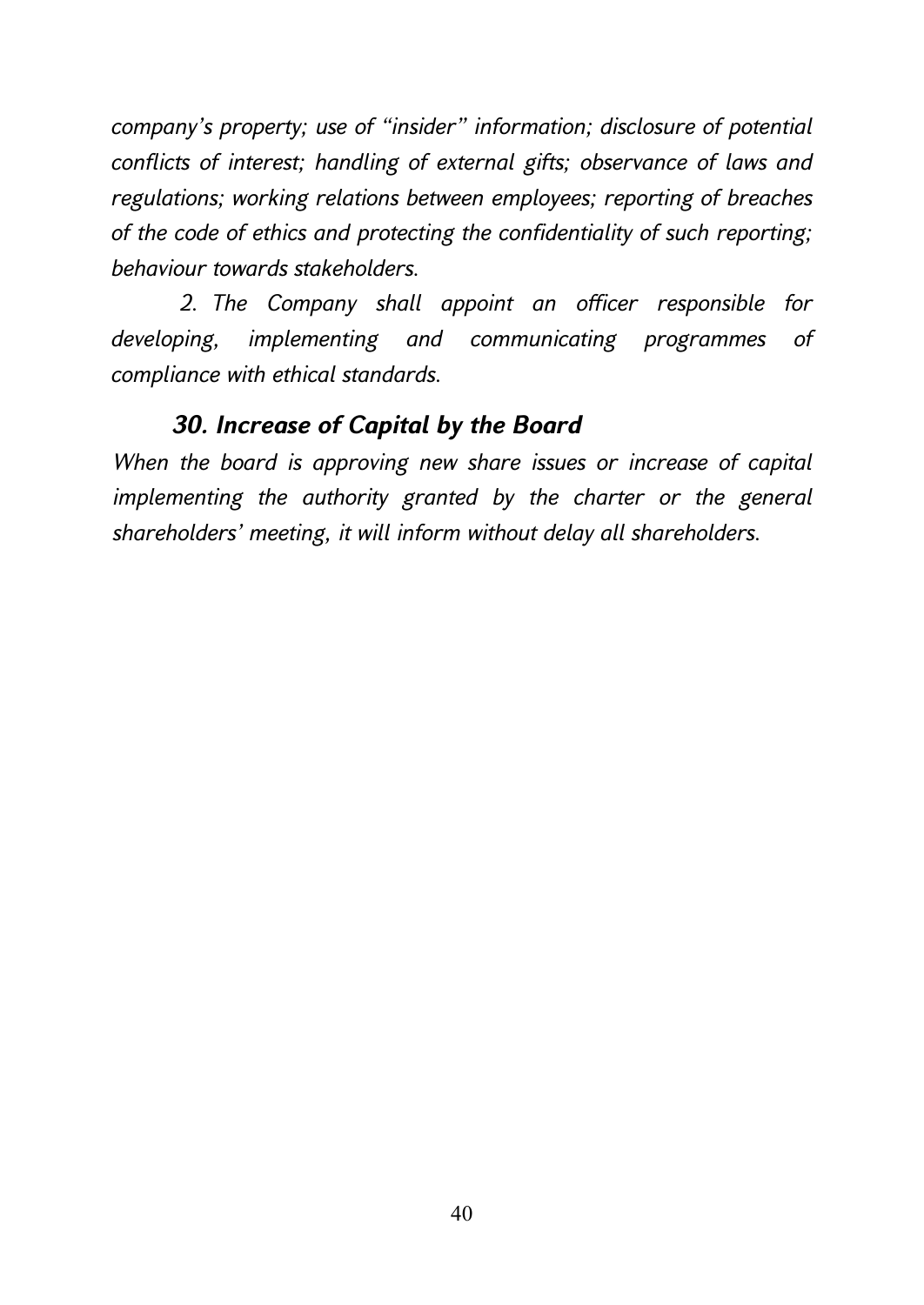# **Chapter 4. Stakeholders**

*The OECD Principles state that "corporate governance framework should recognise the rights of stakeholders established by law or through mutual agreements and encourage active co-operation between corporations and stakeholders in creating wealth, jobs, and the sustainability of financially sound enterprises".* 

*The term "stakeholder" encompasses a number of parties who are interested in the success and the mode of operation of a company. It includes its employees, members of the local community who are keen to ensure that their environment is not polluted; local government and selfgovernment bodies; local businesses that sell goods and services to the company employees; and the businesses which the company does business with, both suppliers and distributors; and, of course, creditors. The competitiveness and ultimate success of a company is the result of teamwork that embodies contributions from a range of different resource providers including investors, employees, creditors, and suppliers. Thus, it is best practice for the boards to consider the implication of their decisions on the various stakeholders as integral part of the decision making process.* 

*In Armenia, many stakeholder rights are established by law, i.e. the Labour and Civil Codes, the Law on attraction of Banking deposits, the Law on financial sector Ombudsman. Where the laws provide for participation by stakeholders, it is important that stakeholders have access to information necessary to fulfil their responsibilities. This section complements the legislation on stakeholders and recommends practices in line with international standards and best practises.*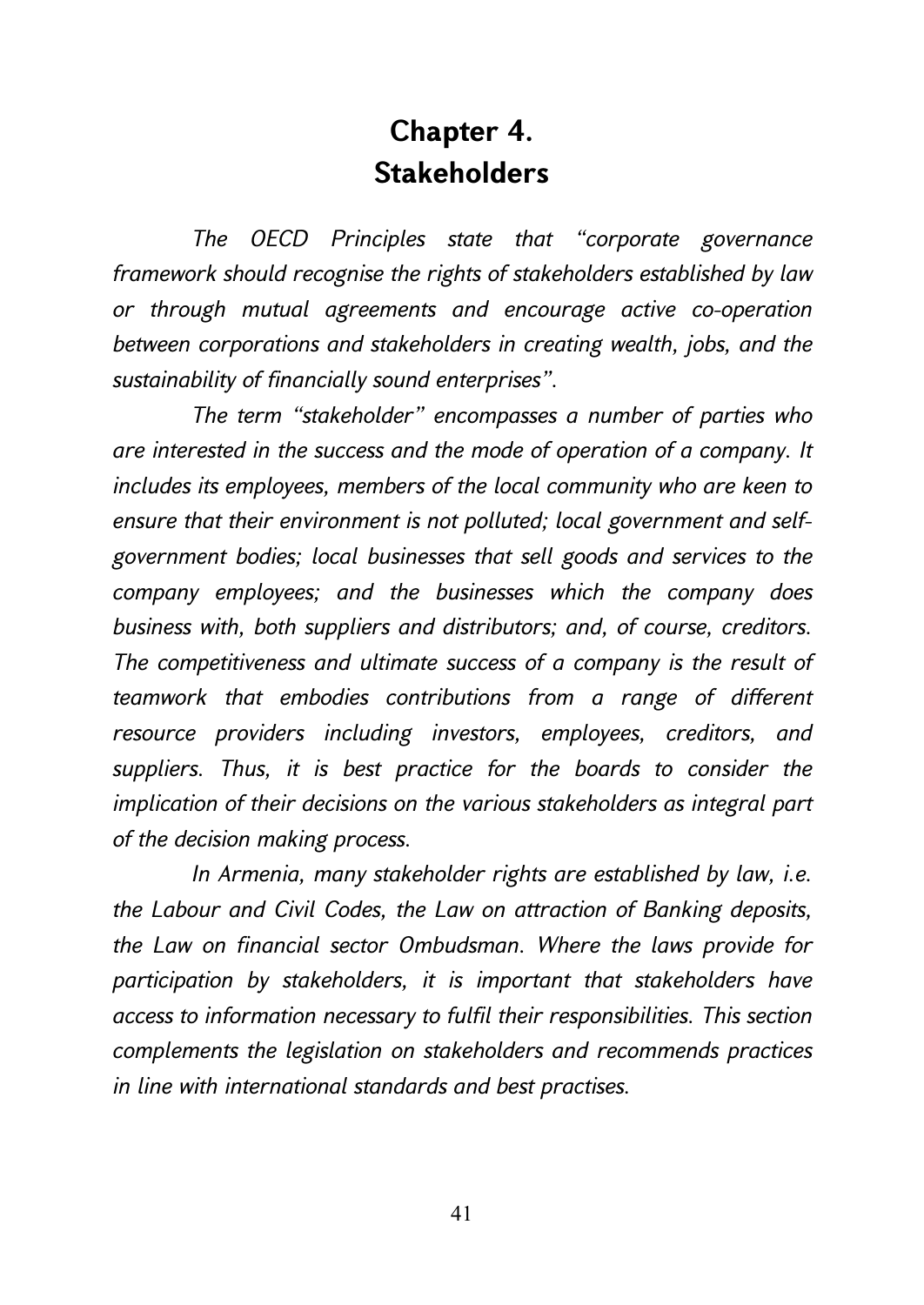#### *31. Considering Stakeholders' Interests*

*The board should take account of the legitimate interests and expectations of its stakeholders in its decision-making in the best interests of the company.* 

#### *32. Identification of Stakeholders*

*The board should ensure that the company identifies the stakeholders that are relevant to its operations.* 

# *33. Policies and Procedures for dealing with Stakeholders*

*1. The board should define relevant policies and procedures on the handling of the company's relationships with its defined stakeholders. For example, this might include a policy for relations with suppliers that includes payment terms, or an environmental policy that includes the handling of waste.* 

*2. The stakeholder policies and procedures including implementation report and applied standards should be disclosed on the company's web site.* 

*3. The board should annually disclose in the implementation report the nature of the company's dealings with stakeholders and the outcomes of these dealings*.

#### *34. Access to Company's Information*

*Stakeholders should be granted access to the company web site's section on Annual Reports, corporate governance and related documents.*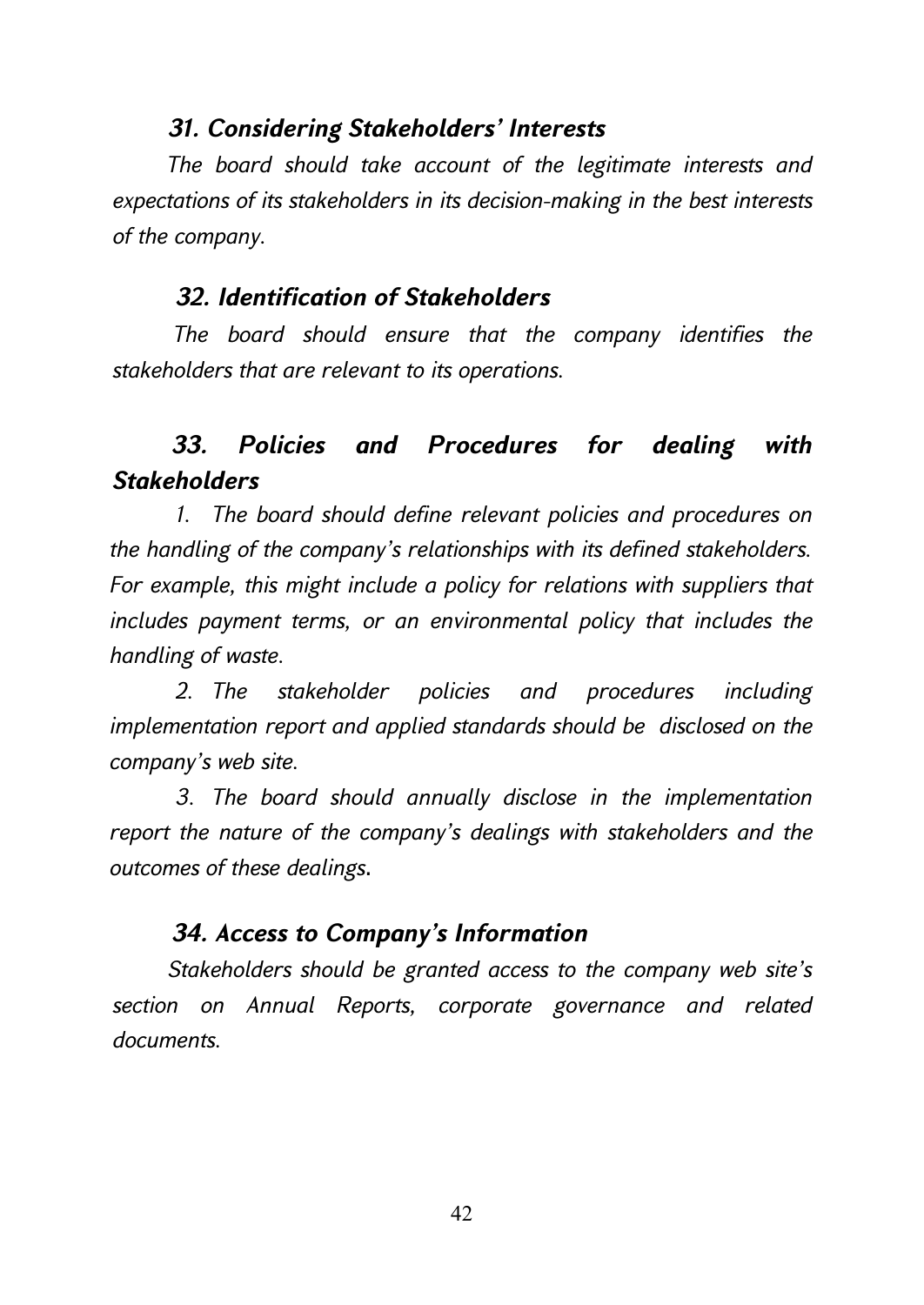# *35. Interaction with Company's Stakeholders*

*1. The company's reputation and its linkage with stakeholder relationships should be a regular board agenda item.* 

*2. The board should consider not only formal, but also informal, processes for interaction with the company's stakeholders.* 

### *36. SOEs relations with Stakeholders*

*The state ownership policy should fully recognize the state-owned enterprises' responsibilities towards stakeholders and request that they report on their relations with stakeholders.*